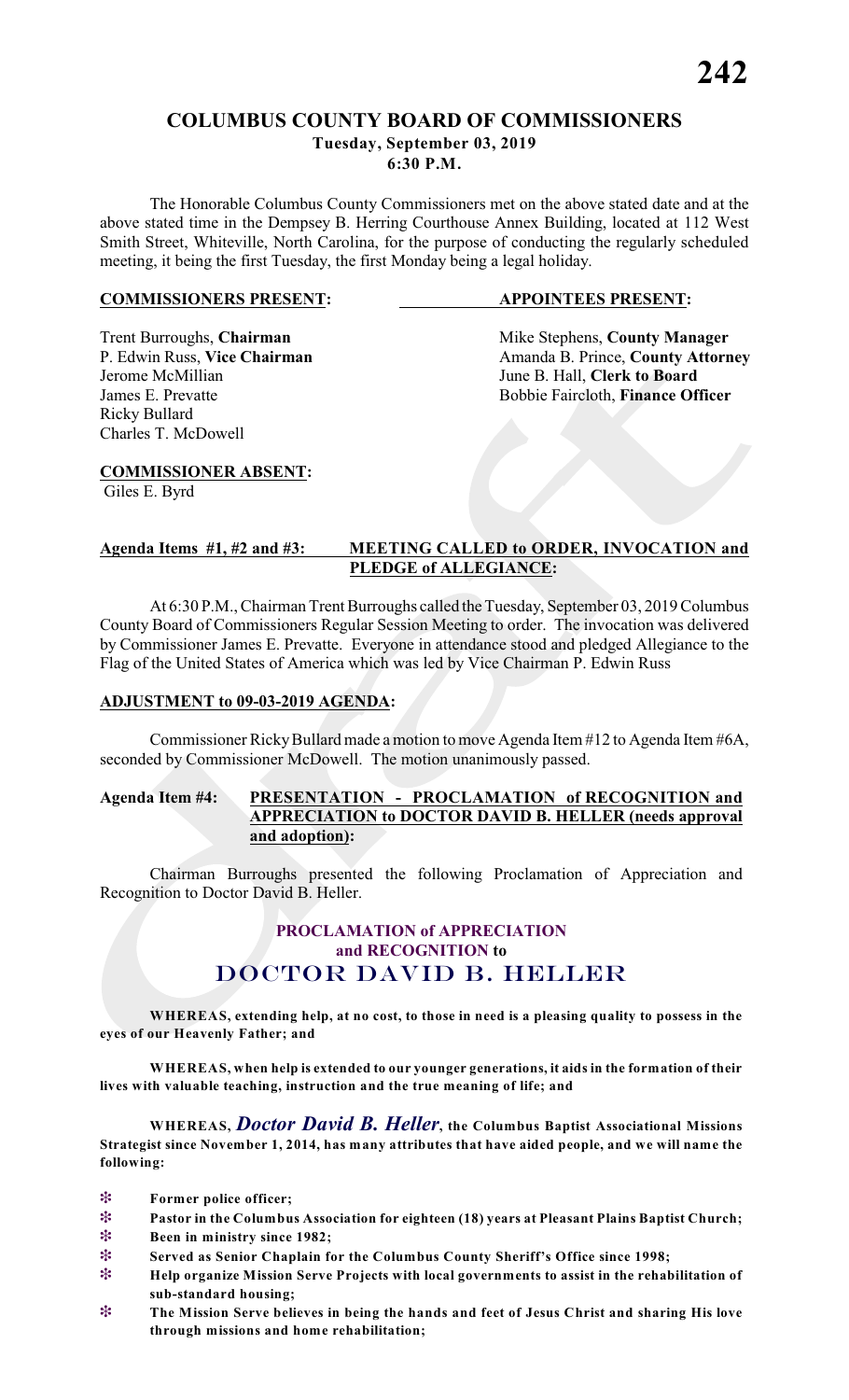- ~ **In times of need and disaster, he is one of the first to come forward and assist;**
- **Arranged for many areas of Columbus County to receive much-needed help with their houses with Mission Serve Projects; and**
- **A strong voice for our Heavenly Father for everyone.**

**WHEREAS, with the past involvement and work rendered, we would like to recognize and show our appreciation for his genuine help to the citizens of Columbus County.**

**NOW, THEREFORE, BE IT PROCLAIMED that the Columbus County Board of Commissioners proudly presents this Proclamation of Appreciation and Recognition to** *DOCTOR DAVID B. HELLER* **for his many years of help and true dedication.**

**ADOPTED this the 3rd day of September, 2019.**

#### **COLUMBUS COUNTY BOARD OF COMMISSIONERS**

**/s/** *TRENT BURROUGHS***, Chairman** */s/ P. EDWIN RUSS***, Vice Chairman** */s/ JEROME McMILLIAN /s/ GILES E. BYRD**/s/***/** *RICKY BULLARD /s/ CHARLES T. McDOWELL* **ATTESTED BY:**

**/s/** *MICHAEL H. STEPHENS***, County Manager /s/** *A M AND A B. PRI N C E* **, C o u n t y**

**/s/** *JUNE B. HALL***, Clerk to the Board Attorney**

Commissioner McDowell made a motion to approve the Proclamation of Recognition and Appreciation to Doctor David B. Heller, seconded by Commissioner Prevatte. The motion unanimously passed.

#### **Agenda Item #5: PRESENTATION - RETIREMENT PLAQUE:**

Lisa N. Williams 10-10-1995 - 07-31-2019

Ms. Lisa Williams could not be present at this meeting, and picked up her Retirement Plaque from the Clerk to the Board earlier today.

#### **Agenda Item #6: BOARD MINUTES APPROVAL:**

Commissioner McDowell made a motion to approve the August 19, 2019 Regular Session Board Meeting Minutes, as recorded, seconded by Commissioner Prevatte. The motion unanimously passed.

#### **MOTION to AMEND the AUGUST 19, 2019 COLUMBUS COUNTY WATER and SEWER DISTRICTS I, II, III, IV and V BOARD MEETING MINUTES:**

Commissioner McDowell made the following motion to amend the motion for all water Districts at the August 19, 2019 Water Board Meetings:

*"I move to amend our August 19, 2019 minutes to reflect my motion was for the municipal and industrial bulk rates for all water districts be lowered to \$4.45 per thousand gallons. All other rates on the consolidation system remain the same as the approved fiscal rates for Budget Year 2019-2020"*. The motion was seconded by Commissioner Prevatte. The motion unanimously passed. This information will be recorded in the September 03, 2019 Minutes for each Water District.

#### **Agenda Item #6A (**12): **2020 CENSUS AND CENSUS COUNT COMMITTEE:**

DeMorrio Thomas, Partnership Specialist with U.S. Census Bureau, delivered the following information on the 2020 Census and the Complete Count Committee.

- 1. We look at the Census in two ways money and power;
- 2. Power we get in political representation and currently we have thirteen (13) delegates for the State of North Carolina;
- 3. Money aspect is six hundred seventy-five billion (\$675,000,000,000) dollars allocated annually;
- 4. Our recommendation is fair representation;
- 5. The Census is taken because it is mandated by the constitution;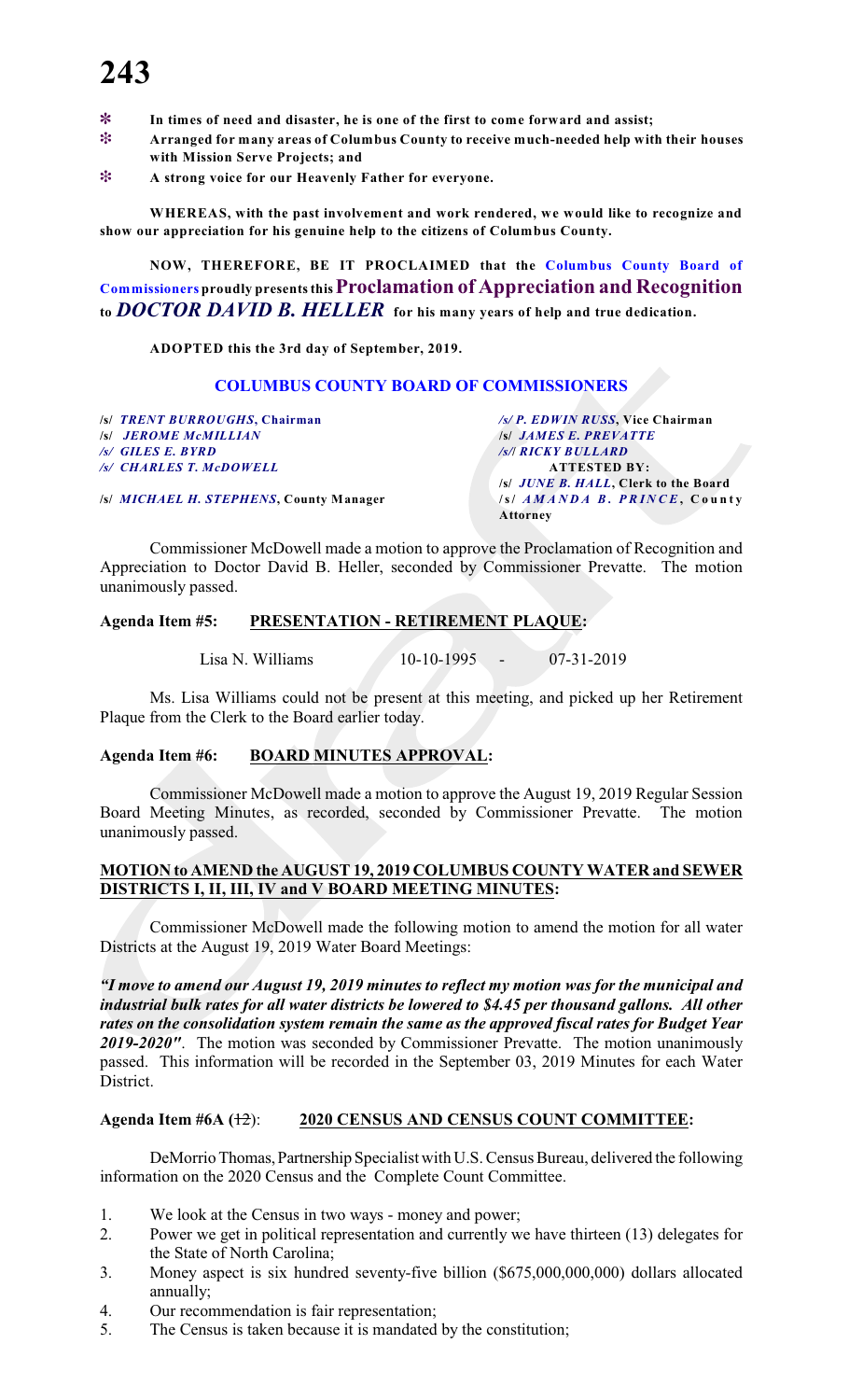- 6. You need to form Complete Count Committees;
- 7. The Decennial Census will be done in three (3) ways as follows; -Postcard will be received in the middle of March;
	- -You can complete the survey on a smartphone if you have one; **and** -Knock at the door;
- 8. Counting young children is the hardest part of a census;
- 9. Count everyone once in the right place;
- 10. There are fifty (50) ways census data are used; **and**
- 11. Participation in the census is very important, and the funding for the next ten (10) years is based on the total count.

#### **Agenda Item #7: SOIL AND WATER CONSERVATION - PARTNER with BLADEN COUNTY for FULL-TIME TRAPPER:**

Edward E. Davis, Soil and Water Conservation Director, requested Board approval to partner with Bladen County for a full-time trapper to be shared from USDA-APHIS, Wildlife Services.

Mr. Davis stated the following:

- 1. We started the Beaver Management Program in 2009;
- 2. There were some problems in the 2000's with the Beaver Management Program;
- 3. The program was revived in 2011-2012, and we developed a Mission Statement along with a purpose;
- 4. When we started the Bounty Program, I had forty (40) trappers, and now I only have eight (8) trappers;
- 5. There are several areas in Columbus County that need a trapper but I do not have enough trappers to cover all these areas;
- 7. The Beaver Management Committee is recommending that we partner with Bladen County for a full-time trapper to cover more areas in Columbus County;
- 8. Beaver management is a vital part of water management;
- 9. Since the Beaver Program started, we have trapped 3,317 beavers;
- 10. We need to continue the Beaver Management Program;
- 11. I would like to cover all of Columbus County;
- 12. You have approved \$35,750.00 for beaver management; **and**
- 13. I am asking for your approval to continue the Beaver Management Program.

After lengthy discussion was conducted, it was the general consensus of the Board to allow the Beaver Management Committee to discuss and look at ways to entice the program we have.

### **Agenda Item #8: EMERGENCY SERVICES - DEPARTMENTAL UPDATE:**

Kay Worley, Emergency Services Director, will deliver a Departmental Update.

Commissioner Prevatte made a motion to postpone the Departmental Update to a later date, seconded by Commissioner Bullard. The motion unanimously passed.

#### **Agenda Item #9: ESSENTIAL SINGLE FAMILY REHABILITATION LOAN POOL (2017) DISASTER RECOVERY (17ESFRLP-DR) - AMENDMENT of PROJECT ORDINANCE:**

Michael H. Stephens, County Manager, requested Board approval to amend the following ESFRLP Grant Project Ordinance.

#### **COLUMBUS COUNTY ESSENTIAL SINGLE FAMILY REHABILITATION LOAN POOL - Disaster Recovery 2017 (ESFRLP-DR) GRANT PROJECT ORDINANCE Adoption Date: April 3, 2017 Amended Date: November 19, 2018 Amended Date: September 3, 2019**

**BE IT ORDAINED** by the Board of Commissioners of the County of Columbus, North Carolina, that pursuant to Chapter 159, Section 13.2 of the General Statues of North Carolina, the following Grant Project Ordinance is **HEREBY AMENDED:**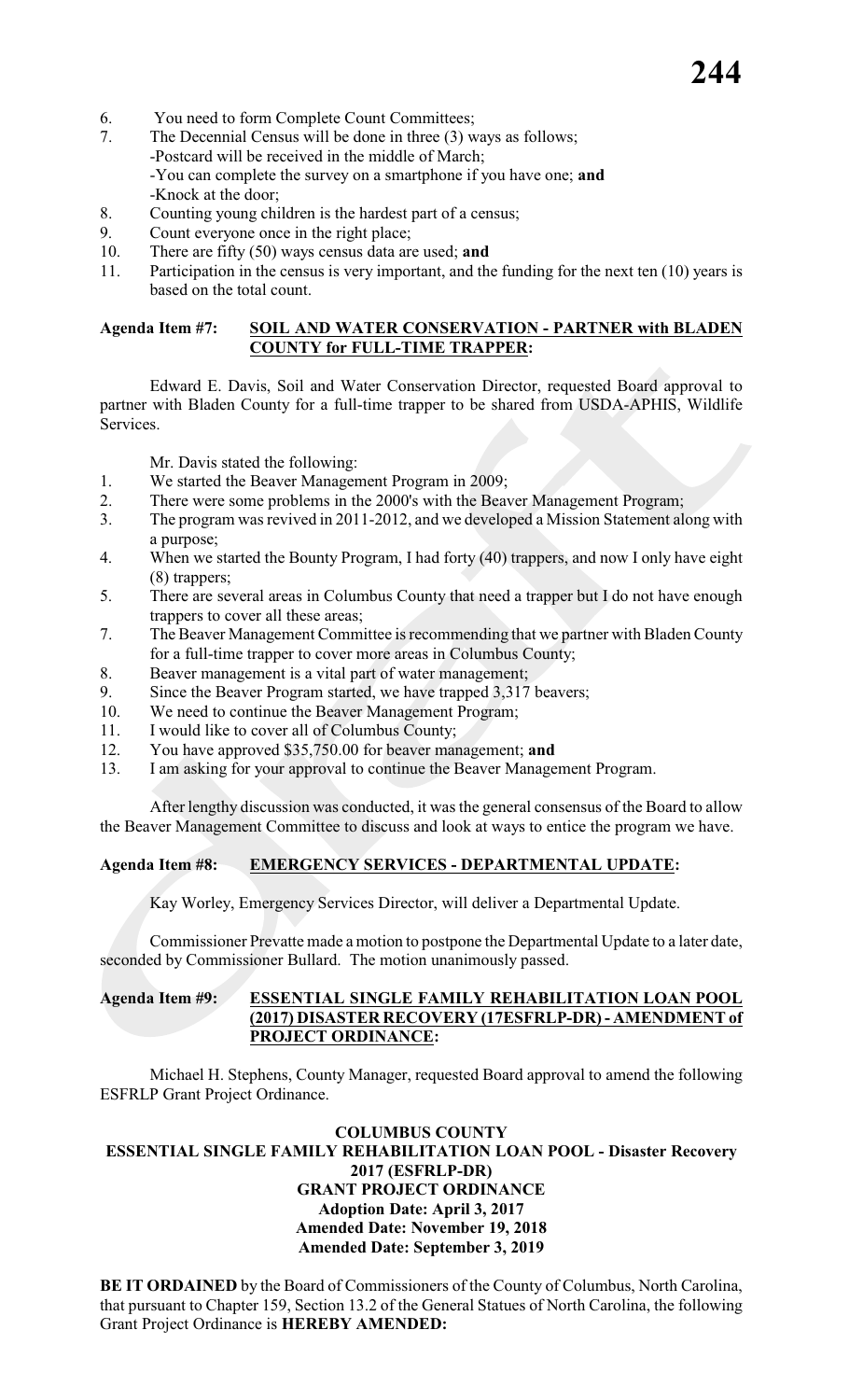**SECTION 1.** The project authorized is for the rehabilitation of homes impacted by Hurricane Matthew, Tropical Storms Julia and Hermine which are owned and occupied by Columbus County homeowners that does not exceed 100% of Area Median Income for the County.

**SECTION 2.** The project administrator is hereby directed to proceed with the implementation of such project.

**SECTION 3.** The project will be executed in full during fiscal years 2017-2019.

**SECTION 4.** The following revenues will be available to the County to complete the project.

| ACCOUNT#       | TITLE                                                            | <b>AMOUNT</b> |
|----------------|------------------------------------------------------------------|---------------|
| 22-3320-333040 | North Carolina Housing Finance Agency                            | \$150,000     |
| 22-3320-333040 | North Carolina Housing Finance Agency<br>(Pool Funds) 11/19/2018 | \$500,000     |
| 22-3320-333040 | North Carolina Housing Finance Agency<br>(Pool Funds) 9/3/2019   | \$25,000      |
| <b>TOTAL:</b>  |                                                                  | \$675,000     |

**SECTION 5.** The following amounts are appropriated for the project.

| <b>ACCOUNT#</b> | TITLE                             | <b>AMOUNT</b> |
|-----------------|-----------------------------------|---------------|
| 22-5130-549720  | <b>Hard Cost</b>                  | \$120,000     |
| 22-5130-549720  | Hard Cost (Pool Funds) 11/19/2018 | \$400,000     |
| 22-5130-549720  | Hard Cost (Pool Funds) 9/3/2019   | \$18,500      |
| 22-5130-549725  | Soft Cost                         | \$30,000      |
| 22-5130-549725  | Soft Cost (Pool Funds) 11/19/2018 | \$100,000     |
| 22-5130-549725  | Soft Cost (Pool Funds) 9/3/2019   | \$6,500       |
| <b>TOTAL:</b>   |                                   | 675,000       |

**SECTION 6.** The Finance Officer is directed to report quarterly on the financial status of this project. He/she shall keep the Governing Body informed at each regular meeting of any unusual occurrences.

**SECTION 7.** Copies of the Grant Project Ordinance shall be made available to the Budget Officer and the Finance Officer, and the Project Administrator for directions in carrying out this project.

**AMENDED** this the  $3<sup>rd</sup>$  day of September, 2019.

### **COLUMBUS COUNTY BOARD OF COMMISSIONERS**

#### /s/ **TRENT BURROUGHS, Chairman ATTESTED BY:** /s/ **JUNE B. HALL, Clerk to the Board**

Commissioner McDowell made a motion to approve the **amended** Columbus County Essential Single Family Rehabilitation Loan Pool-Disaster Recover 2017 (ESFRLP-DR) Grant Project Ordinance, seconded by Commissioner Prevatte. The motion unanimously passed.

#### **Agenda Item #10: ESSENTIAL SINGLE FAMILY REHABILITATION (2016) LOAN POOL (16ESFRLP) - AMEND PROJECT ORDINANCE:**

Michael Stephens, County Manager, requested Board approval to amend the following ESFRLP Grant Project Ordinance.

#### **COLUMBUS COUNTY**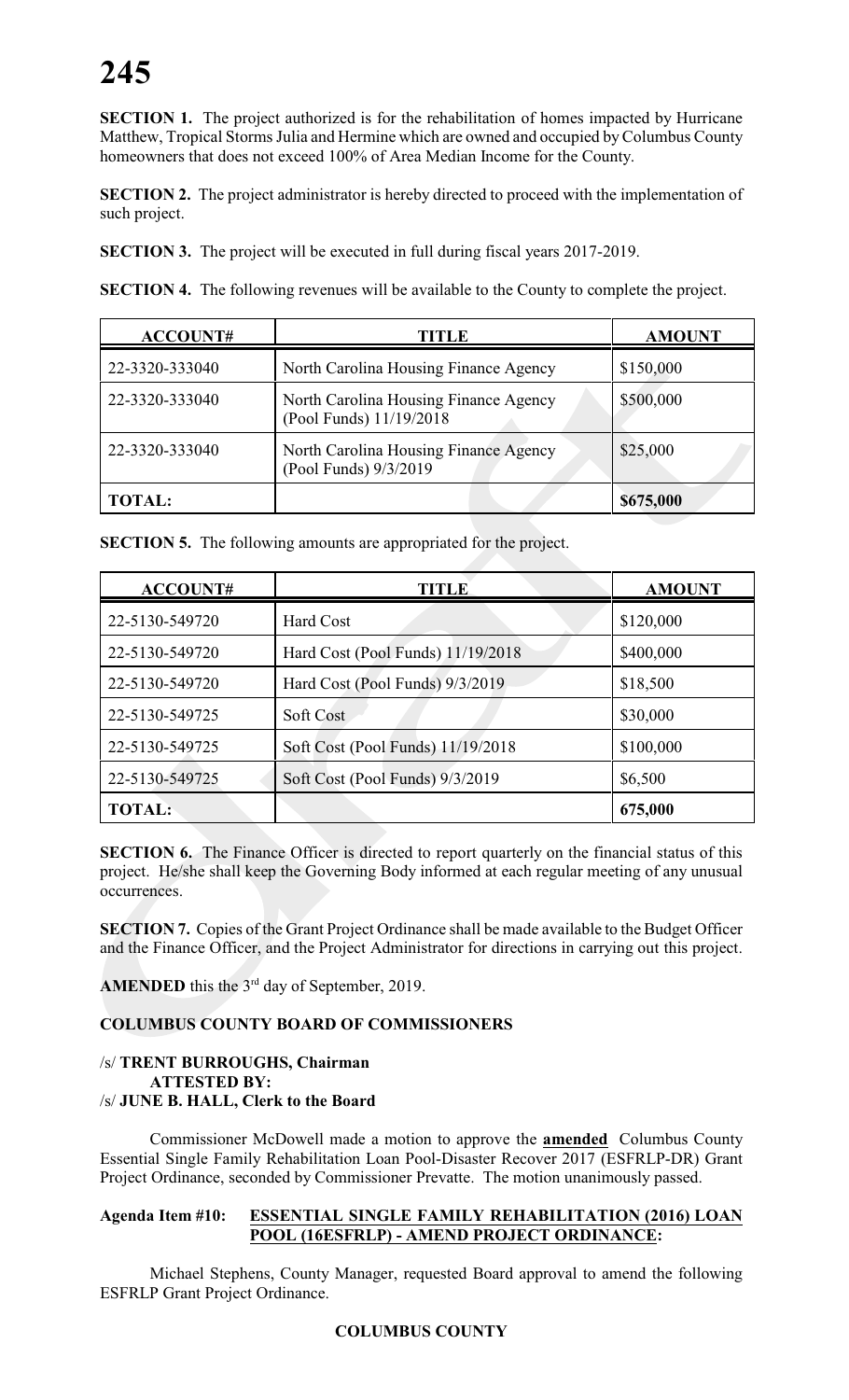#### **ESSENTIAL SINGLE FAMILY REHABILITATION LOAN POOL 2016 GRANT PROJECT ORDINANCE Adoption Date: December 5, 2016 Amended Date: September 3, 2019**

**BE IT ORDAINED** by the Board of Commissioners of the County of Columbus, North Carolina, that pursuant to Chapter 159, Section 13.2 of the General Statues of North Carolina, the following Grant Project Ordinance is **HEREBY ADOPTED:**

**SECTION 1.** The project authorized is for the rehabilitation of moderately deteriorated homes which are owned and occupied by elderly and/or disabled low and moderate income homeowners.

**SECTION 2.** The project administrator is hereby directed to proceed with the implementation of such project.

**SECTION 3.** The project will be executed in full during fiscal years 2016-2019.

**SECTION 4.** The following revenues will be available to the County to complete the project.

| <b>ACCOUNT#</b> | TITLE                                                          | <b>AMOUNT</b> |
|-----------------|----------------------------------------------------------------|---------------|
| 81-3305-330005  | North Carolina Housing Finance Agency                          | \$175,000     |
| 81-3305-330005  | North Carolina Housing Finance Agency<br>(Pool Funds) 9/3/2019 | \$70,000      |
| <b>TOTAL:</b>   |                                                                | \$245,000     |

**SECTION 5.** The following amounts are appropriated for the project.

| ACCOUNT#       | <b>TITLE</b>                    | <b>AMOUNT</b> |
|----------------|---------------------------------|---------------|
| 81-4946-549898 | <b>Hard Cost</b>                | \$125,000     |
| 81-4946-549898 | Hard Cost (Pool Funds) 9/3/2019 | \$50,000      |
| 81-4946-549892 | Soft Cost                       | \$50,000      |
| 81-4946-549892 | Soft Cost (Pool Funds) 9/3/2019 | \$20,000      |
| <b>TOTAL:</b>  |                                 | \$245,000     |

**SECTION 6.** The Finance Officer is directed to report quarterly on the financial status of this project. He/she shall keep the Governing Body informed at each regular meeting of any unusual occurrences.

**SECTION 7.** Copies of the Grant project Ordinance shall be made available to the Budget Officer, Finance Officer and Project Adminisrator for directions in carrying out this project.

**AMENDED** this the  $3<sup>rd</sup>$  day of September, 2019.

#### **COLUMBUS COUNTY BOARD OF COMMISSIONERS**

#### /s/ **TRENT BURROUGHS, Chairman ATTESTED BY:** /s/ **JUNE B. HALL, Clerk to the Board**

Commissioner Bullard made a motion to approve to amend the Columbus County Essential Single FamilyRehabilitation Loan Pool 2016 Grant Project Ordinance, seconded by Commissioner McMillian. The motion unanimously passed.

#### **Agenda Item #11: WHITEVILLE CITY SCHOOLS PROJECT - APPROVAL of DOCUMENTS from USDA:**

Dylan Bowen, Assistant Finance Officer, requested Board approval of the following USDA documents for the Whiteville City Schools Project: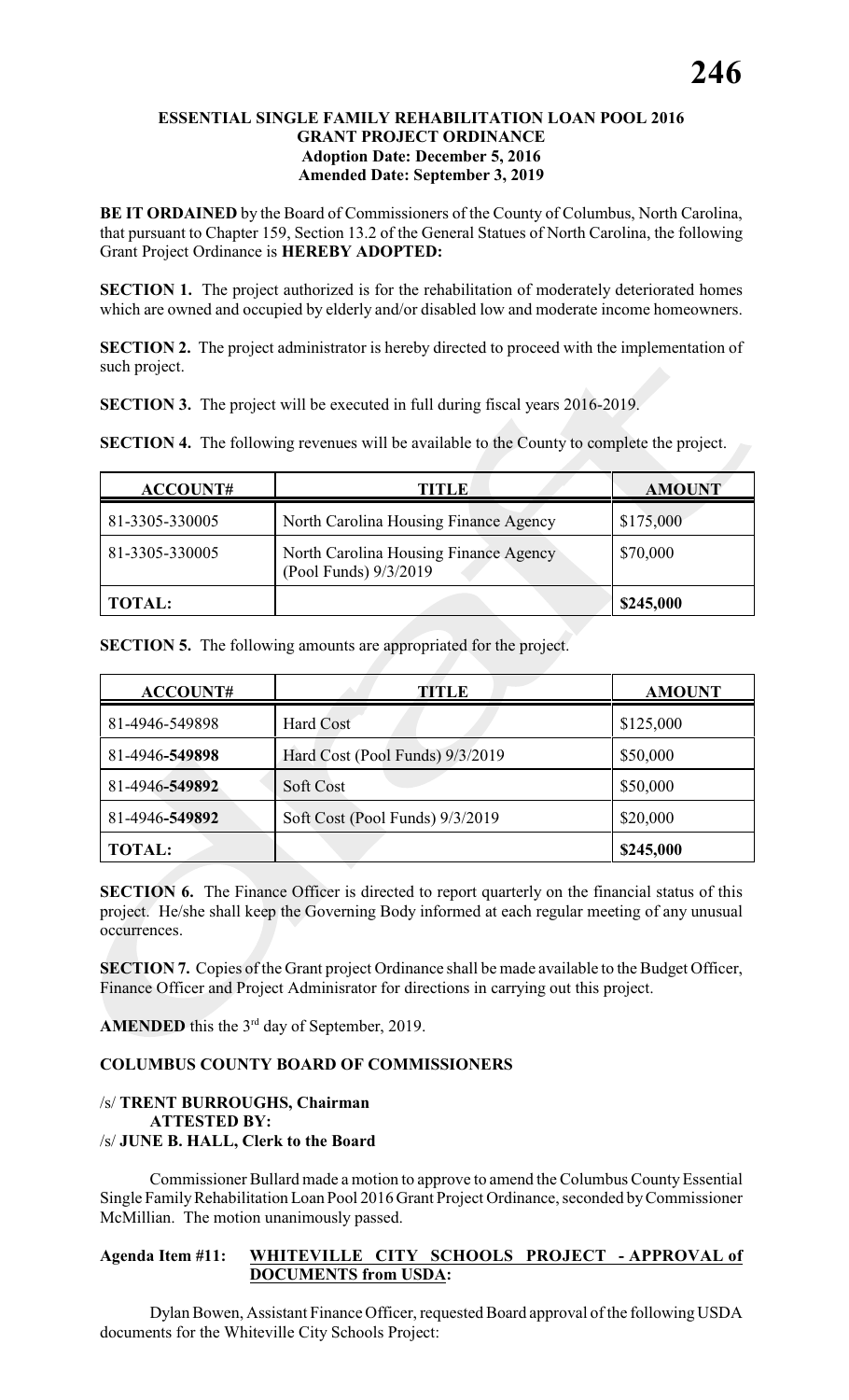| 1.  | Form RD 1942-27-1   | Loan Resolution;                                            |
|-----|---------------------|-------------------------------------------------------------|
| 2.  | Form RD 1942-46     | Letter of Intent to Meet Conditions;                        |
| 3.  | Form RD 442-7       | <b>Operating Budget;</b>                                    |
| 4.  | Form RD 400-1       | Equal Opportunity Agreement;                                |
| 5.  | Form RD 400-4       | <b>Assurance Agreement;</b>                                 |
| 6.  | Form RD 1940-1      | Request for Obligation of Funds;                            |
| 7.  | Form RD 1910-11     | <b>Applicant Certification Federal Collection Policies;</b> |
| 8.  | Form AD-1047        | Certification Regarding Debarment Primary Covered           |
|     |                     | Transactions;                                               |
| 9.  | Form AD-1048        | Certification Regarding Debarment Lower Tier Covered        |
|     |                     | Transactions;                                               |
| 10. | 1940-Q, Exhibit A-1 | Certification for Contracts, Grants and Loans; and          |
| 11. | Unnumbered Form     | Certification of Compliance.                                |

Commissioner James Prevatte made a motion to approve the above listed eleven (11) USDA documents for the Whiteville City Schools Project, seconded by Vice Chairman P. Edwin Russ. The motion unanimously passed. These documents (31 Pages) will be marked as Exhibit "A", and will be kept on file in the Finance Office, and in the Minute Book Attachments, Book Number 6, in the Office of the Clerk to the Board, for review.

#### **Agenda Item #12: Moved to 6A.**

#### **Agenda Item #13. APPOINTMENTS/REAPPOINTMENTS/REPLACEMENTS to COMMITTEES and BOARDS:**

June B. Hall, Clerk to the Board, requested appointments/reappointments/replacements.

| <b>COMMITTEE</b>                                                                            | ZONE/<br>EB        | PERSON(S)                                                              | <b>EXPIR.</b><br><b>DATE</b>              |
|---------------------------------------------------------------------------------------------|--------------------|------------------------------------------------------------------------|-------------------------------------------|
| <b>Columbus County Department of Aging</b><br><b>Advisory Council</b>                       | Ш<br>$\bf{IV}$     | <b>Sherica Powell</b><br><b>Raymond Shaw</b><br><b>Betty Ann Smith</b> | <b>HOLD</b><br><b>HOLD</b><br><b>HOLD</b> |
| <b>Home and Community Care Block</b><br><b>Grant for Aging Services Advisory</b><br>Council | $\mathbf{I}$<br>IV | <b>Betty Williamson</b><br>(Deceased)<br><b>Dan Watts</b>              | Karen<br><b>Thurman</b><br><b>HOLD</b>    |

#### **RECESS REGULAR SESSION and enter into COMBINATION MEETING of COLUMBUS COUNTY WATER and SEWER DISTRICTS I, II, III, IV and V BOARD MEETING:**

At 7:17 P.M., Commissioner McDowell made a motion to recess Regular Session and enter into a **combination meeting** of Columbus County Water and Sewer Districts I, II, III, IV and V Board Meeting, seconded by Commissioner Bullard. The motion unanimously passed.

#### **Agenda Item #14: COLUMBUS COUNTY WATER and SEWER DISTRICTS I, II, III, IV and V - APPROVAL of BOARD MEETING MINUTES:**

August 19, 2019 **Combination Meeting** of Columbus County Water and Sewer Districts I, II, III, IV and V Board Meeting **(5 sets)**

This information will be recorded in Minute Book Number 2 for each Water District respectively.

#### **ADJOURN COMBINATION MEETING of COLUMBUS COUNTY WATER and SEWER DISTRICTS I, II, III, IV and V BOARD MEETING and resume REGULAR SESSION:**

At 7:18 P.M., Commissioner Prevatte made a motion to adjourn the **combination meeting** of Columbus County Water and Sewer Districts I, II, III, IV and V Board Meeting, seconded by Vice Chairman Russ. The motion unanimously passed.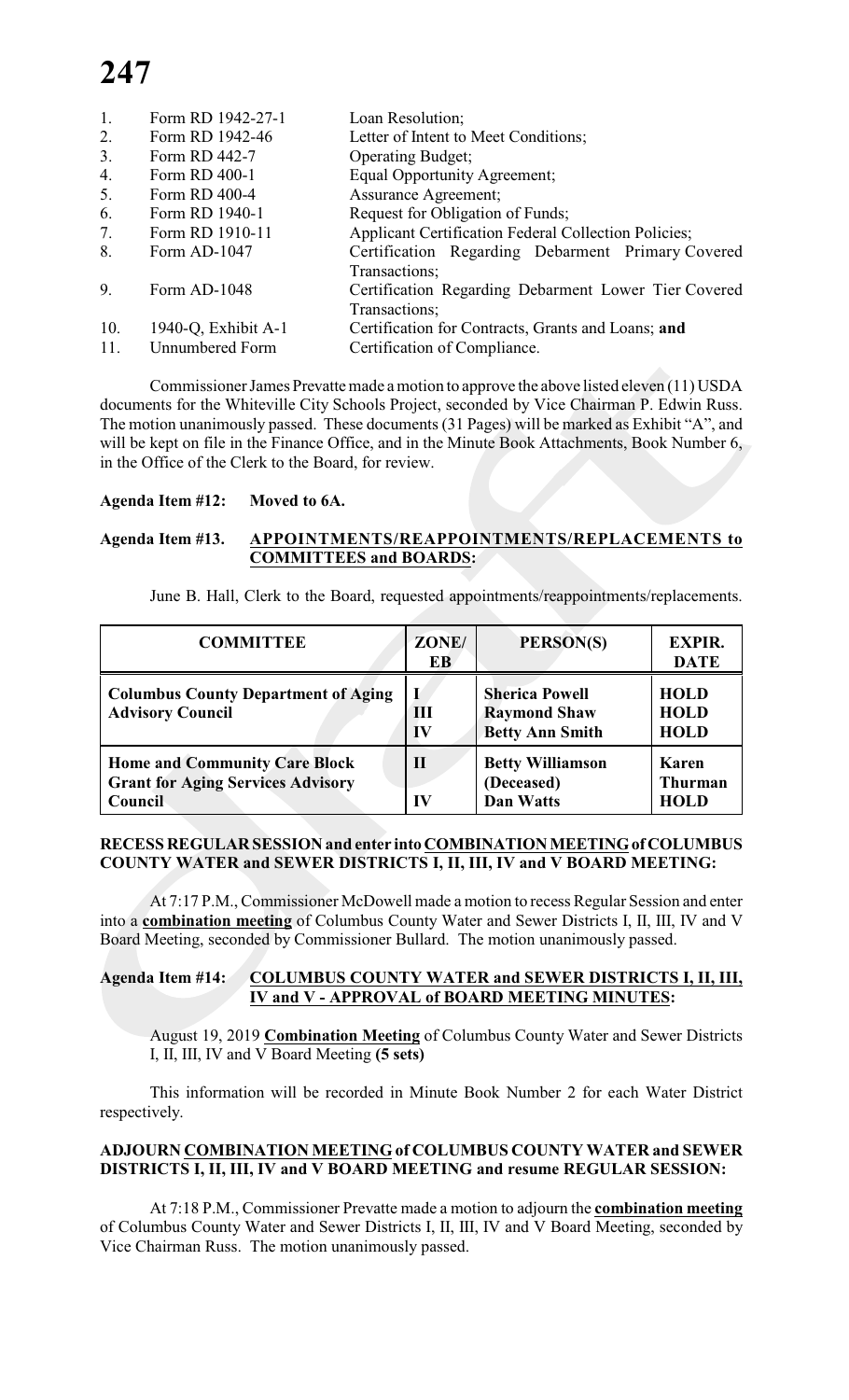Vice Chairman Russ made a motion to approve the following Consent Agenda Items, seconded by Commissioner McMillian. The motion unanimously passed.

| <b>TYPE</b>         | <b>ACCOUNT</b> | <b>DETAILS</b>                | <b>AMOUNT</b> |
|---------------------|----------------|-------------------------------|---------------|
| <b>Expenditures</b> | 10-5301-533001 | CP&L Energy (Energy Neighbor) | 4,463         |
|                     | 10-5301-549986 | Crisis Intervention           | 298,072       |
| Revenue             | 10-3530-430076 | CP&L Energy (Energy Neighbor) | 4,463         |
|                     | 10-3530-430068 | Crisis Intervention           | 298,072       |

### A. **Budget Amendment:**

### B. **Tax Releases and Refunds:**

| Property Value                                                                                |                         | Amount:            | \$17.42  |
|-----------------------------------------------------------------------------------------------|-------------------------|--------------------|----------|
| Benton, George                                                                                | <b>PROPERTY: 00000</b>  | Total:             | \$19.64  |
| Value: \$810.00<br>Year: $17/19$                                                              | 01-04047<br>Account:    | Bill#: 99999       |          |
| Release value of boat. Junked. Whiteville Rescue(.43) release late list(1.79)                 |                         |                    |          |
| <b>Property Value</b>                                                                         |                         | Amount:            | \$108.68 |
| Boswell, Ricky L.                                                                             | <b>PROPERTY: 100185</b> | Total:             | \$120.83 |
| Value: \$100,185.00<br>2019<br>Year:                                                          | 01-04452<br>Account:    | $Bill#$ :<br>87889 |          |
| Release value. Cannot identify previously conveyed. Release Brunswick Fire(9.45)              |                         |                    |          |
| release Whiteville Rescue(2.70)                                                               |                         |                    |          |
| Property Value                                                                                |                         | Amount:            | \$24.78  |
| Griffin, Floyd Cecil                                                                          | PROPERTY: 00000         | Total:             | \$27.94  |
| Value: \$3,078.00<br>Year:<br>2019                                                            | 12-10330<br>Account:    | Bill#: 2687        |          |
| Release value of boat. Sold. Release Columbus Rescue(.62) release late list(2.54)             |                         |                    |          |
| <b>Property Value</b>                                                                         |                         | Amount:            | \$45.70  |
| Honeycutt, Teresa Lynn                                                                        | PROPERTY: 00000         | Total:             | \$51.52  |
| Value: \$5,677.00<br>Year:<br>2019                                                            | Account: 13-00358       | $Bill#$ :<br>6027  |          |
| Release value of boat. Sold June 2018 Release Columbus Rescue(1.14) release late              |                         |                    |          |
| list(4.68)                                                                                    |                         |                    |          |
| Property Value                                                                                |                         | Amount:            | \$351.79 |
| Jarrell Donald & Mary Ann P                                                                   | <b>PROPERTY: 29049</b>  | Total:             | \$412.95 |
| Value: \$0.00<br>Year:<br>2019                                                                | Account:<br>15-00871    | 7649<br>$Bill#$ :  |          |
| Rel portion of value should have been land use. Release Acme Delco(52.42) release             |                         |                    |          |
| Columbus Rescue(8.74)                                                                         |                         |                    |          |
| Property Value                                                                                |                         | Amount:            | \$88.95  |
| Lewis, Barbara Ann                                                                            | PROPERTY: 00000         | Total:             | \$585.37 |
| Value: \$0.00<br>Year:<br>$09-19$                                                             | 12-16241<br>Account:    | 99999<br>$Bill#$ : |          |
| Release value of camper. Removed from property in 2010 aerials. Release Evergreen             |                         |                    |          |
| Fire(81.40) release Columbus Rescue(2.20) release water II(3.85) release late list(8.97)      |                         |                    |          |
| Property Value                                                                                |                         | Amount:            | \$362.25 |
| Lewis, William M. & Jolene                                                                    | PROPERTY: 3140          | Total:             | \$407.25 |
| Value: \$111,600.00 Year:<br>2019                                                             | 01-53160<br>Account:    | $Bill#$ :<br>11025 |          |
| Release portion should be exempt for veterans. Release North Whiteville(36.00) release        |                         |                    |          |
| Whiteville Rescue(9.00)                                                                       |                         |                    |          |
| <b>Property Value</b>                                                                         |                         | Amount:            | \$98.21  |
| Lewis, William M. & Jolene Fowler                                                             | <b>PROPERTY: 99971</b>  | Total:             | \$107.92 |
| 2019<br>Value: \$24,000.00<br>Year:                                                           | 03-00636<br>Account:    | $Bill#$ :<br>11027 |          |
| Release value should be in land use. Release Williams Fire(7.28) release Whiteville           |                         |                    |          |
| Rescue(2.43)                                                                                  |                         |                    |          |
| Property Value                                                                                |                         | Amount:            | \$118.09 |
| Moore, Vance Len                                                                              | PROPERTY: 00000         | Total:             | \$129.82 |
| Value: \$14,670.00<br>2019<br>Year:                                                           | 08-05736<br>Account:    | $Bill#$ :<br>16060 |          |
| Release total value transferred. Release Buckhead Fire(8.80) release Columbus<br>Rescue(2.93) |                         |                    |          |
|                                                                                               |                         | Amount:            | \$21.77  |
| <b>Property Value</b><br>Moskows Dept Store Inc.                                              |                         | Total:             | \$22.31  |
|                                                                                               | PROPERTY: 00000         |                    |          |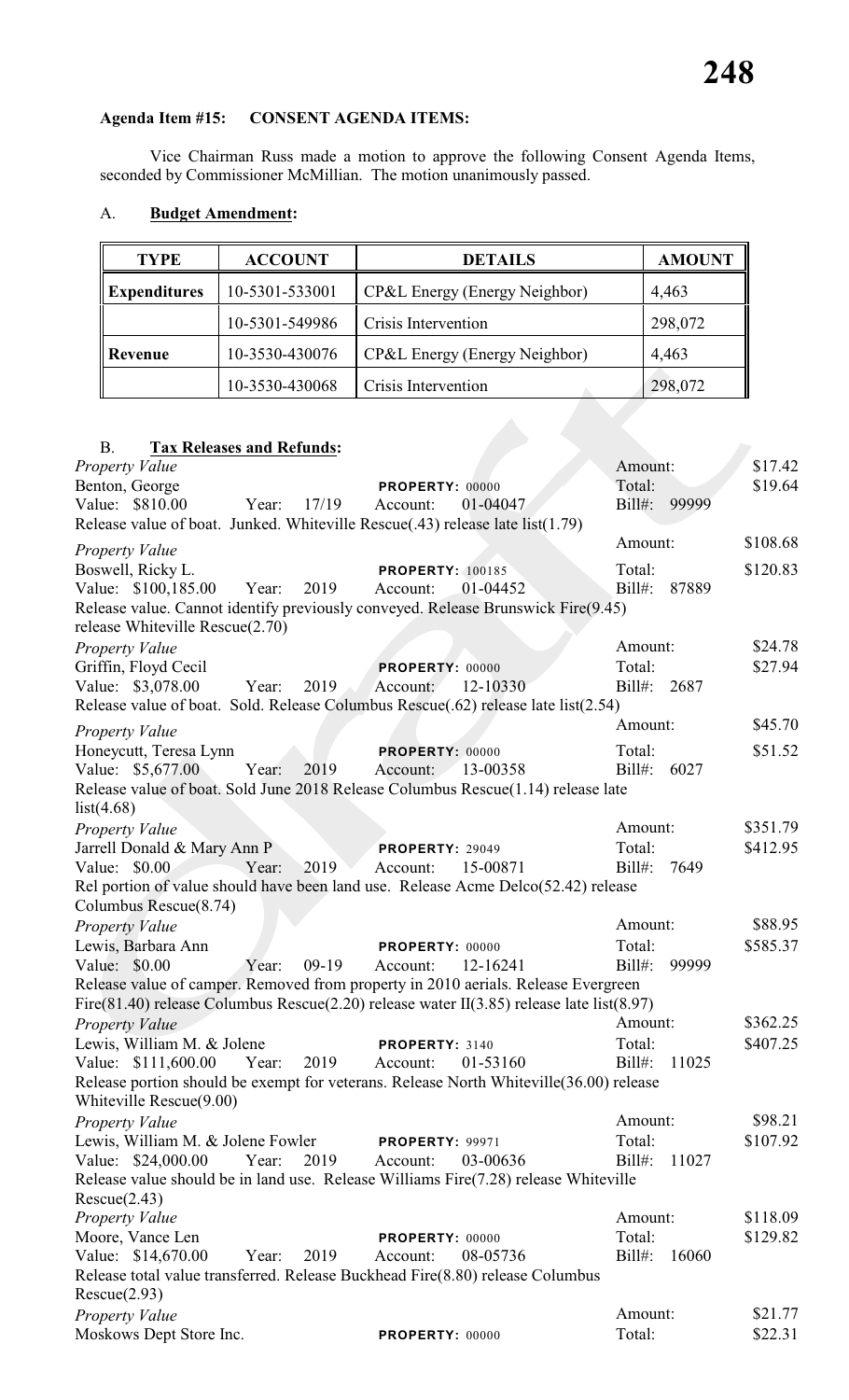| Value: \$2,704.00                                                                                                              | Year: | 2019    | Account:                           | 01-63800 | $Bill#$ :              | 16155 |          |
|--------------------------------------------------------------------------------------------------------------------------------|-------|---------|------------------------------------|----------|------------------------|-------|----------|
| Release total value business closed. Release Whiteville Rescue(.54)                                                            |       |         |                                    |          | Amount:                |       | \$238.25 |
| <b>Property Value</b><br>Mt Olive Holiness Church                                                                              |       |         | PROPERTY: 10448                    |          | Total:                 |       | \$244.17 |
| Value: \$29,600.00                                                                                                             | Year: | 2019    | Account:                           | 06-50055 | $Bill#$ :              | 16224 |          |
| Release value used for religious purpose. Release Columbus Rescue(5.92)                                                        |       |         |                                    |          |                        |       |          |
| Property Value                                                                                                                 |       |         |                                    |          | Amount:                |       | \$415.65 |
| Powell, Julia HEIRS                                                                                                            |       |         | PROPERTY: 22204                    |          | Total:                 |       | \$485.15 |
| Value: \$17,000.00                                                                                                             | Year: | $10-12$ | Account:                           | 12-22200 | $Bill#$ :              | 99999 |          |
| Release value billed in error. Release North Whiteville(23.60) release Columbus<br>Rescue $(10.20)$ release water II $(35.70)$ |       |         |                                    |          |                        |       |          |
| <b>Property Value</b>                                                                                                          |       |         |                                    |          | Amount:                |       | \$21.57  |
| Price, Rocky                                                                                                                   |       |         | PROPERTY: 00000                    |          | Total:                 |       | \$226.68 |
| Value: \$2,680.00                                                                                                              | Year: | 2019    | Account:                           | 03-02326 | Bill#: 20194           |       |          |
| Release value swmh flooded in Hurricane Florence. Release Old Dock(2.14) release                                               |       |         |                                    |          |                        |       |          |
| Columbus Rescue(.54) release late list(2.43)                                                                                   |       |         |                                    |          | Amount:                |       | \$850.00 |
| <b>Property Value</b><br>West Candy Butler & Robert Edward                                                                     |       |         | <b>PROPERTY: 10274</b>             |          | Total:                 |       | \$871.12 |
| Value: \$116,600.00                                                                                                            | Year: | 2019    | Account:                           | 06-04777 | Bill#:                 | 33259 |          |
| Release entire value should be in land use program. Release Columbus Rescue(21.12)                                             |       |         |                                    |          |                        |       |          |
| Refunds                                                                                                                        |       |         |                                    |          | Amount:                |       | \$0.00   |
| <b>Berry Cathy</b>                                                                                                             |       |         | PROPERTY: 84414                    |          | Total:                 |       | \$200.00 |
| Value: \$0.00                                                                                                                  | Year: | 2018    | Account:                           | 01-03765 | Bill#: 93784           |       |          |
| Refund user fee. Double billed.                                                                                                |       |         |                                    |          |                        |       |          |
| Refunds                                                                                                                        |       |         |                                    |          | Amount:                |       | \$0.00   |
| Gillis Harvey(Heirs)<br>Value: \$0.00                                                                                          | Year: | 2018    | <b>PROPERTY: 21161</b><br>Account: | 12-09480 | Total:<br>Bill#:       | 7233  | \$200.00 |
| Refund user fee. Vacant land.                                                                                                  |       |         |                                    |          |                        |       |          |
| Refunds                                                                                                                        |       |         |                                    |          | Amount:                |       | \$0.00   |
| Smith, Betsy Rose                                                                                                              |       |         | <b>PROPERTY: 85400</b>             |          | Total:                 |       | \$200.00 |
| Value: \$0.00                                                                                                                  | Year: | 2018    | Account: 03-04333                  |          | Bill#: 31635           |       |          |
| Refund user fee. Double billed.                                                                                                |       |         |                                    |          |                        |       |          |
| User Fee                                                                                                                       |       |         |                                    |          | Amount:                |       | \$0.00   |
| Ausley Mett Bagley Jr<br>Value: $$0.00$                                                                                        | Year: | 2019    | <b>PROPERTY: 18699</b><br>Account: | 11-05204 | Total:<br>Bill#: 84827 |       | \$113.00 |
| Release user fee. Vacant lot                                                                                                   |       |         |                                    |          |                        |       |          |
| User Fee                                                                                                                       |       |         |                                    |          | Amount:                |       | \$0.00   |
| Barbee Harry L. & Dorothy                                                                                                      |       |         | PROPERTY: 80096                    |          | Total:                 |       | \$400.00 |
| Value: \$0.00                                                                                                                  | Year: | 18-19   | Account:                           | 03-00563 | Bill#: 99999           |       |          |
| Release user fees. House not lived in.                                                                                         |       |         |                                    |          |                        |       |          |
| User Fee                                                                                                                       |       |         |                                    |          | Amount:                |       | \$0.00   |
| Barnes, Donna Hewett & Jamie Lynn                                                                                              |       |         | <b>PROPERTY: 00000</b>             |          | Total:                 |       | \$200.00 |
| Value: \$0.00<br>Release user fee. House vacant.                                                                               | Year: | 2019    | Account:                           | 06-00829 | Bill#: 85435           |       |          |
|                                                                                                                                |       |         |                                    |          | Amount:                |       | \$0.00   |
| User Fee<br>Barnes, James DEC & Donna                                                                                          |       |         | PROPERTY: 00000                    |          | Total:                 |       | \$200.00 |
| Value: \$0.00                                                                                                                  | Year: | 2019    | Account:                           | 09-00361 | Bill#: 85480           |       |          |
| Release user fee. House vacant.                                                                                                |       |         |                                    |          |                        |       |          |
| User Fee                                                                                                                       |       |         |                                    |          | Amount:                |       | \$0.00   |
| Berry, Henry & Dianne Clark                                                                                                    |       |         | PROPERTY: 94172                    |          | Total:                 |       | \$200.00 |
| Value: \$0.00                                                                                                                  | Year: | 2019    | Account:                           | 03-03615 | Bill#:                 | 86872 |          |
| Release user fee. No house on property.                                                                                        |       |         |                                    |          | Amount:                |       | \$0.00   |
| User Fee                                                                                                                       |       |         |                                    |          |                        |       |          |
| Best, Patricia S<br>Value: \$0.00                                                                                              |       | 2019    | PROPERTY: 9397                     |          | Total:                 |       | \$200.00 |
| Release user fee. Vacant.                                                                                                      | Year: |         | Account:                           | 04-01139 | $Bill#$ :              | 86973 |          |
| User Fee                                                                                                                       |       |         |                                    |          | Amount:                |       | \$0.00   |
| Boeni George L                                                                                                                 |       |         | <b>PROPERTY: 26259</b>             |          | Total:                 |       | \$200.00 |
| Value: \$0.00                                                                                                                  | Year: | 2019    | Account:                           | 14-04457 | Bill#:                 | 87671 |          |
| Release user fee. Dlisted with single wide mobile home.                                                                        |       |         |                                    |          |                        |       |          |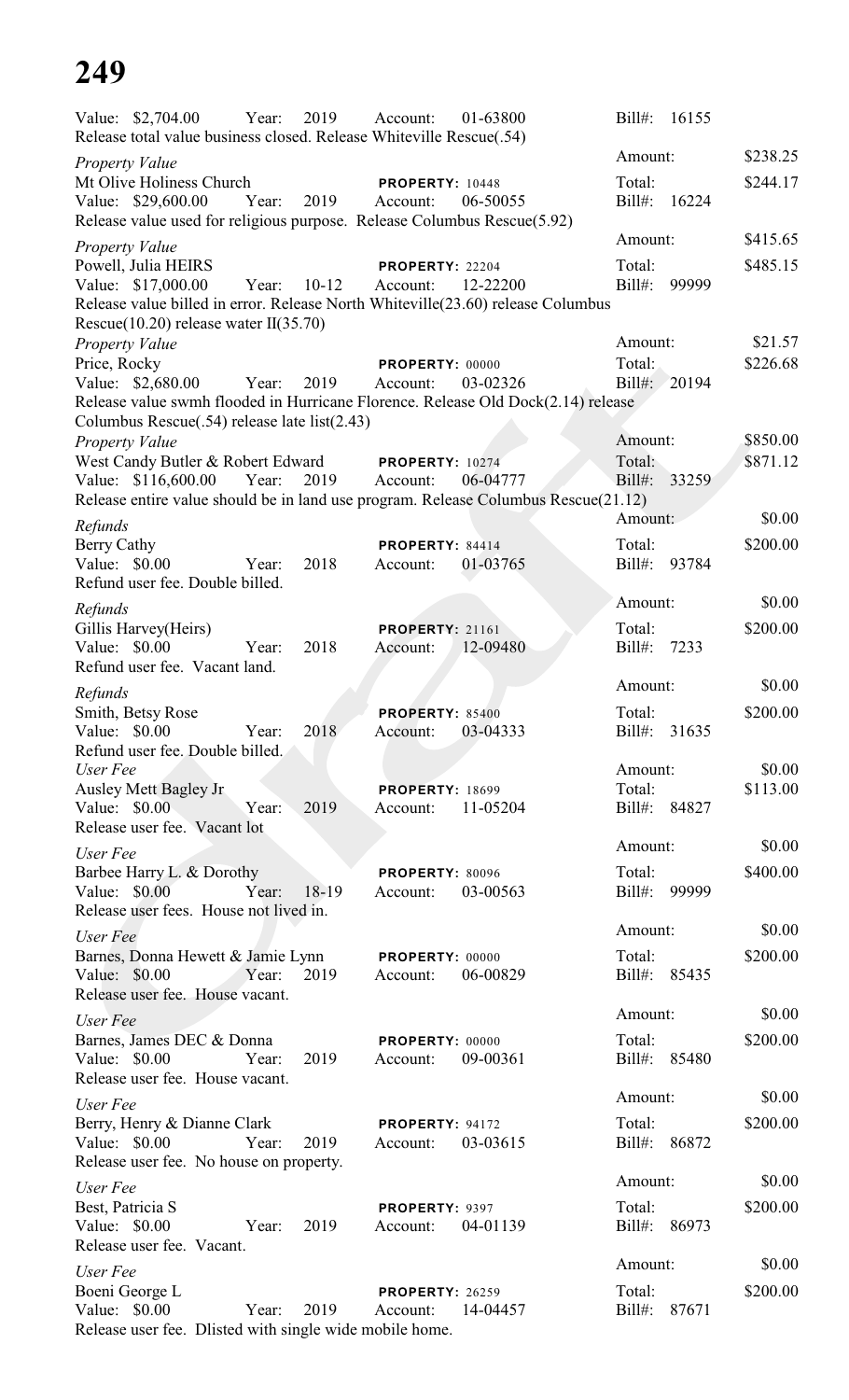| User Fee                                                                                                            |       |            |                                             |          | Amount:                     |              | \$0.00             |
|---------------------------------------------------------------------------------------------------------------------|-------|------------|---------------------------------------------|----------|-----------------------------|--------------|--------------------|
| Carter, Marion Brown<br>Value: \$0.00 Year:<br>Release user fees House vacant                                       |       | 2019       | PROPERTY: 2862<br>Account:                  | 01-00712 | Total:                      | Bill#: 91337 | \$400.00           |
| User Fee                                                                                                            |       |            |                                             |          | Amount:                     |              | \$0.00             |
| Church of Christ outreach ministries PROPERTY: 00000<br>Value: \$0.00<br>Release user fee. Uses a commecial hauler. | Year: | 2019       | Account:                                    | 07-01805 | Total:                      | Bill#: 92095 | \$200.00           |
| User Fee<br>Church of God of Prophecy<br>Value: \$0.00<br>Release user fee. Dbilled.                                |       | Year: 2019 | <b>PROPERTY: 00000</b><br>Account: 13-50130 |          | Amount:<br>Total:           | Bill#: 92099 | \$0.00<br>\$200.00 |
| User Fee                                                                                                            |       |            |                                             |          | Amount:                     |              | \$0.00             |
| Faulk, Katherine S<br>Value: \$0.00<br>Release user fee. Vacant                                                     |       | Year: 2019 | <b>PROPERTY: 80552</b><br>Account:          | 03-07164 | Total:                      | Bill#: 97646 | \$200.00           |
| User Fee                                                                                                            |       |            |                                             |          | Amount:                     |              | \$0.00             |
| Floyd, C Neil<br>Value: \$0.00<br>Year:<br>Release user fees. Uses a commercial hauler.                             |       | 2019       | <b>PROPERTY: 19063</b><br>Account: 11-09060 |          | Total:                      | Bill#: 98208 | \$1,600.00         |
| User Fee                                                                                                            |       |            |                                             |          | Amount:                     |              | \$0.00             |
| Freeman, Sharon Lou Brown PROPERTY: 81937<br>Value: \$0.00<br>Year:<br>Release user fee. House billed on 13-04404   |       |            | 2019 Account: 13-04668                      |          | Total:                      | Bill#: 99352 | \$200.00           |
| User Fee                                                                                                            |       |            |                                             |          | Amount:                     |              | \$0.00             |
| Gillis Harvey(Heirs)<br>Value: \$0.00 Year:<br>Release user fee. Vacant                                             |       | 2019       | PROPERTY: 21161<br>Account: 12-9480         |          | Total:<br>Bill#: 440        |              | \$200.00           |
| User Fee                                                                                                            |       |            |                                             |          | Amount:                     |              | \$0.00             |
| Gore, Jeffrey Thomas & Sheryl<br>Value: \$0.00<br>Release user fee. Vacant house                                    | Year: | 2019       | <b>PROPERTY: 81753</b><br>Account:          | 09-02923 | Total:<br>$Bill#$ :         | 1199         | \$200.00           |
| User Fee                                                                                                            |       |            |                                             |          | Amount:                     |              | \$0.00             |
| Gore, John Ed Jr. ETALS<br>Value: \$0.00<br>Release user fee. Vacant.                                               | Year: | 2019       | PROPERTY: 94040<br>Account:                 | 06-04456 | Total:<br>Bill#:            | 1249         | \$200.00           |
| User Fee                                                                                                            |       |            |                                             |          | Amount:                     |              | \$0.00             |
| Grainger, Jerry Edward<br>Value: \$0.00<br>Release user fee. Farm Equipment account only.                           | Year: | 2019       | PROPERTY: 00000<br>Account:                 | 9-12060  | Total:<br>Bill#:            | 2131         | \$200.00           |
| User Fee                                                                                                            |       |            |                                             |          | Amount:                     |              | \$0.00             |
| Hammond, Steven<br>Value: \$0.00<br>Release user fee. Single wide used as storage.                                  | Year: | 2019       | PROPERTY: 00000<br>Account:                 | 12-02011 | Total:<br>Bill#:            | 3252         | \$200.00           |
| User Fee<br><b>Hazel S Rooks Irrey Trust</b><br>Value: \$0.00<br>Release user fee. No house on property.            | Year: | 2019       | PROPERTY: 76463<br>Account:                 | 01-08004 | Amount:<br>Total:<br>Bill#: | 4395         | \$0.00<br>\$200.00 |
| User Fee                                                                                                            |       |            |                                             |          | Amount:                     |              | \$0.00             |
| Herring Diane Page<br>Value: \$0.00<br>Release user fee. Vacant                                                     | Year: | 2019       | <b>PROPERTY: 30529</b><br>Account:          | 16-04431 | Total:                      | Bill#: 4742  | \$200.00           |
| User Fee                                                                                                            |       |            |                                             |          | Amount:                     |              | \$0.00             |
| Ivey, William Carey<br>Value: \$0.00<br>Release user fee. Vacant                                                    | Year: | 2019       | PROPERTY: 21382<br>Account:                 | 12-13230 | Total:<br>Bill#: 6993       |              | \$200.00           |
| User Fee                                                                                                            |       |            |                                             |          | Amount:                     |              | \$0.00             |
| Jacobs, Betty Ann<br>Value: \$0.00                                                                                  | Year: | 2019       | PROPERTY: 00000<br>Account:                 | 14-07220 | Total:<br>Bill#:            | 7255         | \$200.00           |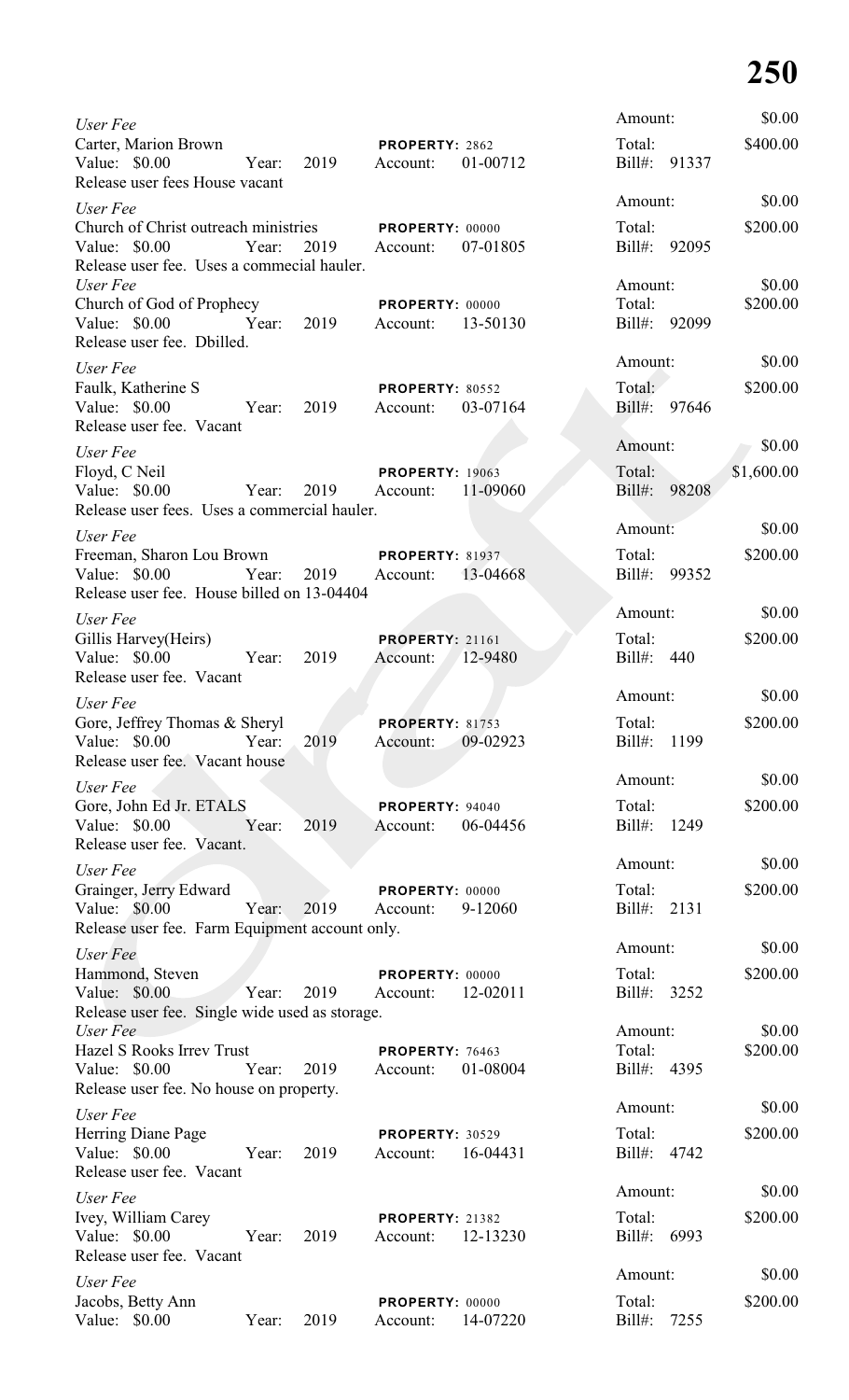Release user fee. Dbilled.

| User Fee                                                                                                   |       |       |      |                                         |            | Amount:                |       | \$0.00   |
|------------------------------------------------------------------------------------------------------------|-------|-------|------|-----------------------------------------|------------|------------------------|-------|----------|
| Jefferson, Ruthie Brown ETAL<br>Value: \$0.00                                                              |       | Year: | 2019 | PROPERTY: 2773<br>Account:              | 01-03365   | Total:<br>$Bill#$ :    | 7682  | \$200.00 |
| Release user fee. House not liveable due to hurricane.                                                     |       |       |      |                                         |            | Amount:                |       | \$0.00   |
| User Fee<br>Johnson, William Carl & Dottie<br>Value: \$0.00<br>Release user fee. No home on property.      |       | Year: | 2019 | <b>PROPERTY: 75880</b><br>Account:      | 13-21781   | Total:<br>Bill#: 8361  |       | \$200.00 |
| User Fee                                                                                                   |       |       |      |                                         |            | Amount:                |       | \$0.00   |
| Martinez, Oscar Valdez<br>Value: \$0.00<br>Release user fee. No house on property.                         |       | Year: | 2019 | <b>PROPERTY: 91461</b><br>Account:      | 13-02153   | Total:<br>Bill#: 12833 |       | \$200.00 |
| User Fee                                                                                                   |       |       |      |                                         |            | Amount:                |       | \$0.00   |
| McCormick Nathan Jr. & Betty<br>Value: $$0.00$<br>Release user fee. Vacant                                 |       | Year: | 2019 | PROPERTY: 86447<br>Account:             | 03-03201   | Total:<br>Bill#: 13220 |       | \$200.00 |
| User Fee                                                                                                   |       |       |      |                                         |            | Amount:                |       | \$0.00   |
| McPherson, Mortie Godwin<br>Value: \$0.00<br>Release user fee. Dbilled.                                    |       | Year: | 2019 | <b>PROPERTY: 16440</b><br>Account:      | 09-19480   | Total:<br>Bill#: 14450 |       | \$200.00 |
| User Fee                                                                                                   |       |       |      |                                         |            | Amount:                |       | \$0.00   |
| MCPherson, Tracy L.<br>Value: \$0.00<br>Release user fee. Can billed on 1-01122                            |       | Year: | 2019 | PROPERTY: 90824<br>Account:             | 01-05958   | Total:<br>Bill#: 14532 |       | \$200.00 |
| User Fee                                                                                                   |       |       |      |                                         |            | Amount:                |       | \$0.00   |
| Nance, Teddy<br>Value: \$0.00<br>Release user fee. House vacant.                                           | Year: |       | 2019 | PROPERTY: 94253<br>Account: 13-04404    |            | Total:<br>Bill#: 16684 |       | \$200.00 |
| User Fee                                                                                                   |       |       |      |                                         |            | Amount:                |       | \$0.00   |
| Nobles, Clyde Jr (Dec)<br>Value: \$0.00<br>Release user fee. Vacant                                        |       | Year: | 2019 | PROPERTY: 18074<br>Account:             | $10-04721$ | Total:<br>$Bill#$ :    | 17155 | \$113.00 |
| User Fee                                                                                                   |       |       |      |                                         |            | Amount:                |       | \$0.00   |
| Nobles, Vivian<br>Value: \$0.00<br>Release user fee. Vacant                                                |       | Year: | 2019 | <b>PROPERTY: 17817</b><br>Account:      | 10-02718   | Total:<br>Bill#: 17343 |       | \$200.00 |
| User Fee                                                                                                   |       |       |      |                                         |            | Amount:                |       | \$0.00   |
| Oland Amy Karen & Geir Christian<br>Value: \$0.00<br>Release user fee. House dblisted on Act#1-05829       |       | Year: | 2019 | PROPERTY: 82275<br>Account:             | 01-06787   | Total:<br>Bill#: 17863 |       | \$200.00 |
| User Fee                                                                                                   |       |       |      |                                         |            | Amount:                |       | \$0.00   |
| Patrick Annie Louise Jacobs<br>Value: \$0.00<br>Release user fee. Double billed                            |       | Year: | 2019 | PROPERTY: 86815<br>Account:             | 04-03012   | Total:<br>Bill#: 18454 |       | \$200.00 |
| User Fee                                                                                                   |       |       |      |                                         |            | Amount:                |       | \$0.00   |
| Pearce NC Holdings LLC<br>Value: \$0.00<br>Release user fee. Vacant house                                  |       | Year: | 2019 | <b>PROPERTY: 63195</b><br>Account:      | 14-00917   | Total:<br>Bill#:       | 18654 | \$200.00 |
| User Fee                                                                                                   |       |       |      |                                         |            | Amount:                |       | \$0.00   |
| Penny, Jason Ira<br>Value: \$0.00<br>Release user fee. House vacant but needs 1 can at address.            |       | Year: | 2019 | <b>PROPERTY: 26917</b><br>Account:      | 14-00820   | Total:<br>Bill#:       | 18712 | \$200.00 |
| User Fee                                                                                                   |       |       |      |                                         |            | Amount:                |       | \$0.00   |
| Register, Debbie F<br>Value: \$0.00<br>Release user fees. Houses billed on other accounts. 3-19147/3-02017 |       | Year: | 2019 | <b>PROPERTY: 90998/7670</b><br>Account: | 03-19420   | Total:<br>Bill#: 99999 |       | \$400.00 |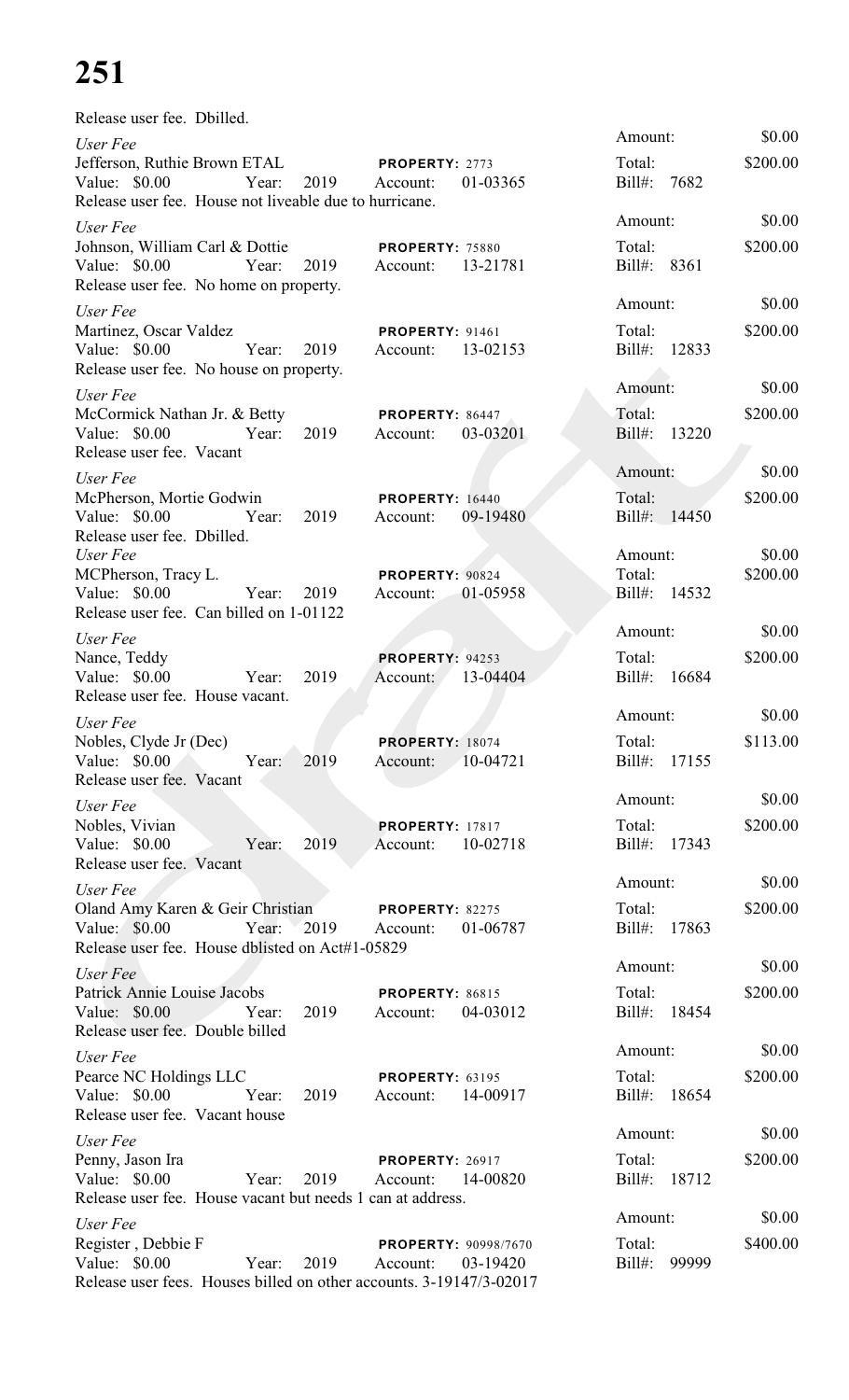| User Fee                                                                                                   |       |      |                                             |          | Amount:                |       | \$0.00   |
|------------------------------------------------------------------------------------------------------------|-------|------|---------------------------------------------|----------|------------------------|-------|----------|
| Register, Earlene<br>Value: \$0.00<br>Release user fee. Billed to mobile home act#14-07220                 | Year: | 2019 | <b>PROPERTY: 26721</b><br>Account:          | 14-04412 | Total:<br>Bill#: 21375 |       | \$200.00 |
| User Fee                                                                                                   |       |      |                                             |          | Amount:                |       | \$0.00   |
| Robinson, Valerie<br>Value: \$0.00<br>Release user fee. Double billed.                                     | Year: | 2019 | <b>PROPERTY: 28499</b><br>Account: 15-32069 |          | Total:<br>Bill#: 22127 |       | \$200.00 |
| User Fee                                                                                                   |       |      |                                             |          | Amount:                |       | \$0.00   |
| Rooks, Barbara<br>Value: \$0.00<br>Release user fee. Billed on another account.                            | Year: | 2019 | <b>PROPERTY: 86078</b><br>Account:          | 05-03435 | Total:<br>Bill#: 22305 |       | \$200.00 |
| User Fee                                                                                                   |       |      |                                             |          | Amount:                |       | \$0.00   |
| Rooks, Jerome A<br>Value: \$0.00<br>Release user fee. House burned.                                        | Year: | 2019 | PROPERTY: 1438<br>Account:                  | 01-06759 | Total:<br>Bill#: 22384 |       | \$113.00 |
| User Fee                                                                                                   |       |      |                                             |          | Amount:                |       | \$0.00   |
| Rooks, Jerome A<br>Value: \$0.00<br>Release user fees Billed on another account. Prop#86071/86063          | Year: | 2019 | <b>PROPERTY: 86071</b><br>Account:          | 05-03406 | Total:<br>Bill#:       | 99999 | \$400.00 |
| User Fee                                                                                                   |       |      |                                             |          | Amount:                |       | \$0.00   |
| Rooks, Jerome A<br>Value: \$0.00<br>Release user fee No house on property.                                 | Year: | 2019 | <b>PROPERTY: 91352</b><br>Account:          | 14-01619 | Total:<br>Bill#: 22326 |       | \$200.00 |
| User Fee                                                                                                   |       |      |                                             |          | Amount:                |       | \$0.00   |
| Rooks, Jerome A<br>Value: \$0.00<br>Release user fee No house on property.                                 | Year: | 2019 | PROPERTY: 91342<br>Account:                 | 14-01619 | Total:<br>Bill#: 22317 |       | \$200.00 |
| User Fee                                                                                                   |       |      |                                             |          | Amount:                |       | \$0.00   |
| Rooks, Jerome A<br>Value: \$0.00<br>Release user fee billed on another account.                            | Year: | 2019 | <b>PROPERTY: 91367</b><br>Account:          | 14-01707 | Total:<br>$Bill#$ :    | 22365 | \$200.00 |
| User Fee                                                                                                   |       |      |                                             |          | Amount:                |       | \$0.00   |
| Rooks, Jerome A<br>Value: \$0.00<br>Release 2 cans billed to singlewide.                                   | Year: | 2019 | PROPERTY: 23743<br>Account:                 | 13-05656 | Total:<br>Bill#:       | 22346 | \$400.00 |
| User Fee                                                                                                   |       |      |                                             |          | Amount:                |       | \$0.00   |
| Rooks, Jerome A<br>Value: \$0.00<br>Release both cans double billed to singlewide.                         | Year: | 2019 | <b>PROPERTY: 91468/69</b><br>Account:       | 13-00723 | Total:<br>Bill#: 22314 |       | \$200.00 |
| User Fee                                                                                                   |       |      |                                             |          | Amount:                |       | \$0.00   |
| Rooks, Jerome A<br>Value: \$0.00<br>Release user fee. House vacant.                                        | Year: | 2019 | PROPERTY: 27308<br>Account:                 | 14-02261 | Total:<br>Bill#: 22423 |       | \$200.00 |
|                                                                                                            |       |      |                                             |          | Amount:                |       | \$0.00   |
| User Fee<br>Rooks, Jerome A<br>Value: \$0.00<br>Release user fee billed with single wide mobile home acct. | Year: | 2019 | PROPERTY: 24627<br>Account:                 | 13-04235 | Total:<br>Bill#: 22420 |       | \$200.00 |
| User Fee                                                                                                   |       |      |                                             |          | Amount:                |       | \$0.00   |
| Soles, Lila Louise<br>Value: \$0.00<br>Release user fee. Dbilled with single wide.                         | Year: | 2019 | PROPERTY: 30206<br>Account:                 | 16-05547 | Total:<br>Bill#: 26134 |       | \$200.00 |
| User Fee                                                                                                   |       |      |                                             |          | Amount:                |       | \$0.00   |
| Stancil, Stephen Gene<br>Value: \$0.00<br>Release user fee. Overbilled.                                    | Year: | 2019 | PROPERTY: 00000<br>Account:                 | 07-05222 | Total:<br>Bill#: 27141 |       | \$200.00 |
| User Fee                                                                                                   |       |      |                                             |          | Amount:                |       | \$0.00   |
| <b>Strickland Nancy McPherson</b><br>Value: \$0.00                                                         | Year: | 2019 | <b>PROPERTY: 91682</b><br>Account:          | 09-05409 | Total:<br>Bill#:       | 28371 | \$200.00 |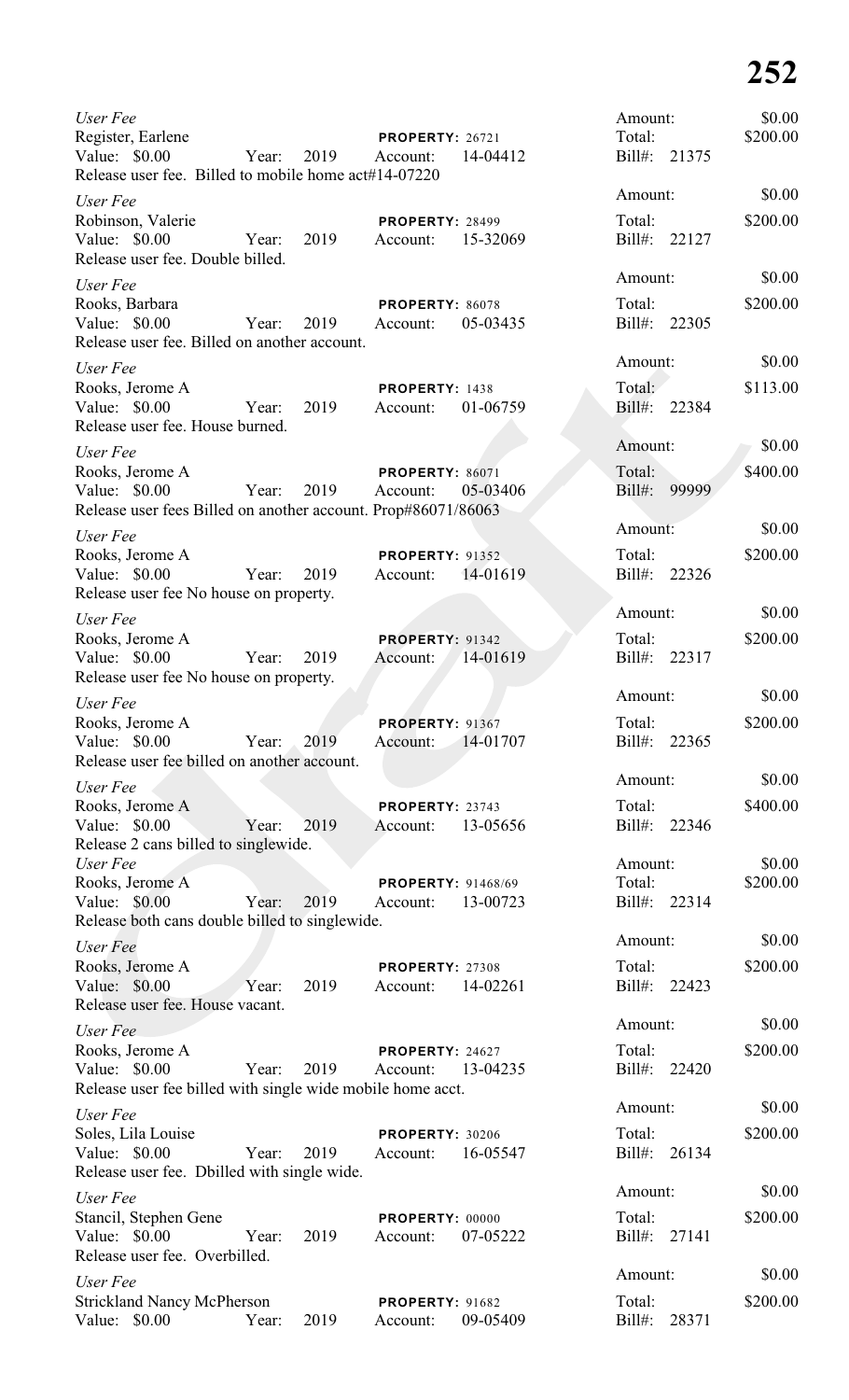Release user fee. Double billed with single wide.

| User Fee                                                                                 |      |                                                | Amount:                | \$0.00   |
|------------------------------------------------------------------------------------------|------|------------------------------------------------|------------------------|----------|
| <b>Todd Cory Donovan ETALS</b><br>Value: \$0.00 Year:<br>Release user fee. House vacant. | 2019 | <b>PROPERTY: 83826</b><br>16-00029<br>Account: | Total:<br>Bill#: 29949 | \$200.00 |
| User Fee                                                                                 |      |                                                | Amount:                | \$0.00   |
| Tyler, Dennis Wayne & Patsy                                                              |      | <b>PROPERTY: 17069</b>                         | Total:                 | \$200.00 |
| Value: $$0.00$<br>Year: 2019<br>Release user fee. House burned                           |      | Account:<br>09-00208                           | Bill#: 30625           |          |
| User Fee                                                                                 |      |                                                | Amount:                | \$0.00   |
| Ward, Harold Morgan & Sandra                                                             |      | PROPERTY: 5400                                 | Total:                 | \$200.00 |
| Value: \$0.00 Year:<br>Release user fee. Vacant                                          | 2019 | Account:<br>01-04535                           | Bill#: 31995           |          |
| User Fee                                                                                 |      |                                                | Amount:                | \$0.00   |
| Ward, Wilbur Ray                                                                         |      | <b>PROPERTY: 90918</b>                         | Total:                 | \$200.00 |
| Value: \$0.00 Year:<br>Release user fee. Dbilled.                                        | 2019 | 03-28123<br>Account:                           | Bill#: 32546           |          |
| User Fee                                                                                 |      |                                                | Amount:                | \$0.00   |
| Williams Ronad D Jr.                                                                     |      | <b>PROPERTY: 82150</b>                         | Total:                 | \$200.00 |
| Year: 2019<br>Value: $$0.00$<br>Release user fee. House is vacant                        |      | 09-33677<br>Account:                           | Bill#: 34269           |          |
| User Fee                                                                                 |      |                                                | Amount:                | \$0.00   |
| Williams, Ronald D Jr                                                                    |      | <b>PROPERTY: 82150</b>                         | Total:                 | \$200.00 |
| Value: \$0.00 Year:<br>Release user fee. House is vacant                                 | 2019 | 09-33677<br>Account:                           | Bill#: 34269           |          |
| User Fee                                                                                 |      |                                                | Amount:                | \$0.00   |
| Worley, Dennis T                                                                         |      | <b>PROPERTY: 98564</b>                         | Total:                 | \$200.00 |
| Value: \$0.00<br>Year:                                                                   | 2019 | 01-08406<br>Account:                           | $Bill#$ :<br>35314     |          |
| Release user fee. Vacant                                                                 |      |                                                |                        |          |

### **Agenda Item #17: PUBLIC INPUT:**

Chairman Burroughs opened the floor for Public Input. The following spoke.

### 1. **LAVERN COLEMAN, 87 Carrie Lane, Bolton, NC:**

- 1. A hurricane is on its way, and there is no evacuation plan for the eastern part of the County, that is from highway 211 back;
- 2. There is no designated supplies center located from highway 211 back to help our residents;
- 3. The generators at East Columbus High School went out last year, and have they been maintained;
- 4. Has anyone checked on this?
- 5. We will probably lose electricity in the Bolton/Prosper areas for four (4) days if the hurricane bares done;
- 6. If we do lose electricity for four (4) days, we will be without water again in excess of four (4) days;
- 7. I am asking you again for County water in Prosper, and I have heard a promise before;
- 8. The citizens have paid for County water before and have never received it;
- 9. The eastern part of Columbus County pays a big portion of the taxes;
- 10. Columbus County ranks 1/3 in the State for violence, with children ages 16 to 24 out of school;
- 11. We are getting nothing in the eastern part of North Carolina;
- 12. You can give all the excuses you want to, but we are getting nothing in this area;
- 13. We have a recycling center that will not take our trash;
- 14. It is time that the eastern part, between highway 211 and the County line, get some help;
- 15. The new Sheriff is helping the eastern part;
- 16. I think the Board should look at the part between highway 211 and back, in getting us some help;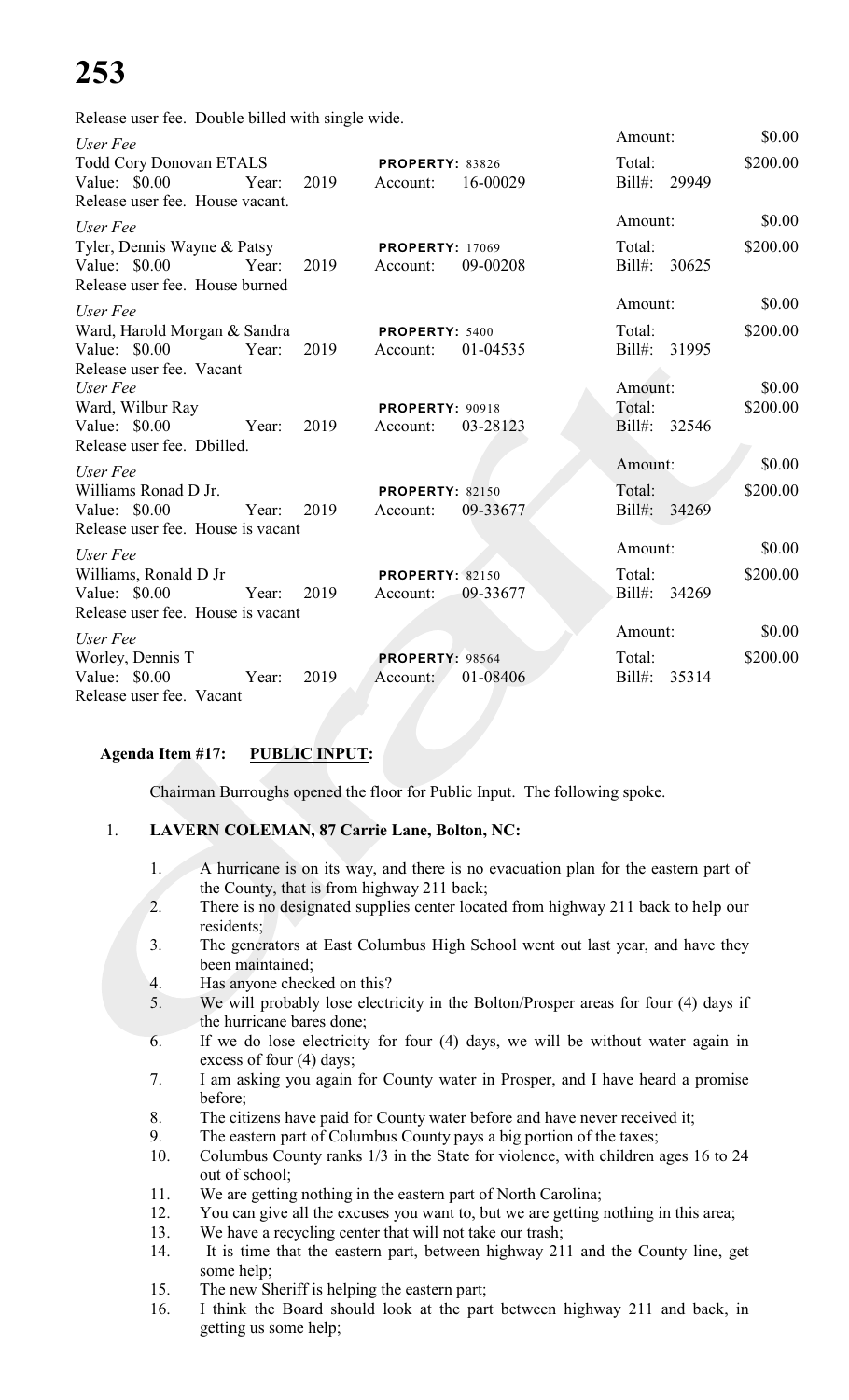- 17. We are paying Columbus County taxes;
- 18. I am asking you as nice and polite as I can, we need help done there, we need water, we need hurricane supplies, maybe we need an evacuation center;
- 19. There are a lot of people in our area that cannot afford a generator; **and**
- 20. It is terrible.

#### 2. **Robert Eugene Adams, 233 Mt. Calvary Road, Clarkton, NC 28433:** stated the following:

- 1. I have heard the budget is tight; **and**
- 2. I recommend that you scrutinize the request for monetary amounts closely.

#### **Agenda Item #18: COMMENTS:**

Chairman Burroughs opened the floor for comments. The following spoke.

#### A. **Department Manager:**

**Edward Davis, Soil and Water Conservation Director:** stated the following: -I have received paperwork dealing with the EWP Program that needs to be filled out and returned, and this was approved by the Board; **and**

-I am working on storm debris with all the crews that I have on board.

#### B. **Board of Commissioners:**

1. **Commissioner P. Edwin Russ:** stated the following in response to the information provided by Mr. Lavern Coleman:

-We have a problem on Spearman Road in the eastern end of the County with trash being illegally dumped;

-We are discussing putting County water in Prosper; **and**

-I was not aware of the generator information.

#### 2. **Commissioner McMillian:** stated the following:

-I appreciate Mr. Coleman being present at this meeting and stating the concerns he has;

-I have observed that you have been to these meetingS on several dates and are stating the same concerns;

-There should be something the County can do when it comes to County water;

-I take my hat off to you for being present at these meetings and stating your concerns; **and**

-I have a problem with a clogged ditch I would like to have checked into.

#### 3. **Commissioner Prevatte:** stated the following:

-The majority of the centers do not have generators;

- -We are not responsible for the maintenance of the schools;
- -We do not have a supply center near the centers;
- -The NCACC Conference was nice; **and**
- -All the parties involved in any situation need to work together.
- 4. **Commissioner Bullard:** stated the following:

-I was not aware of the generator not working;

-The Sheriff has just received some generators, and maybe one of these generators can be used at this location;

-The funding for the schools is given in a lump sum and they spend the money where it is needed;

-I am thankful for the centers we have;

-We are trying to give more funding when we can year after year; **and**

-Please try to be safe in the storm.

#### 5. **Commissioner McDowell:** state the following:

-I would like to commend Edward Davis for his dedication; **and** -Please help your neighbors when they have a need.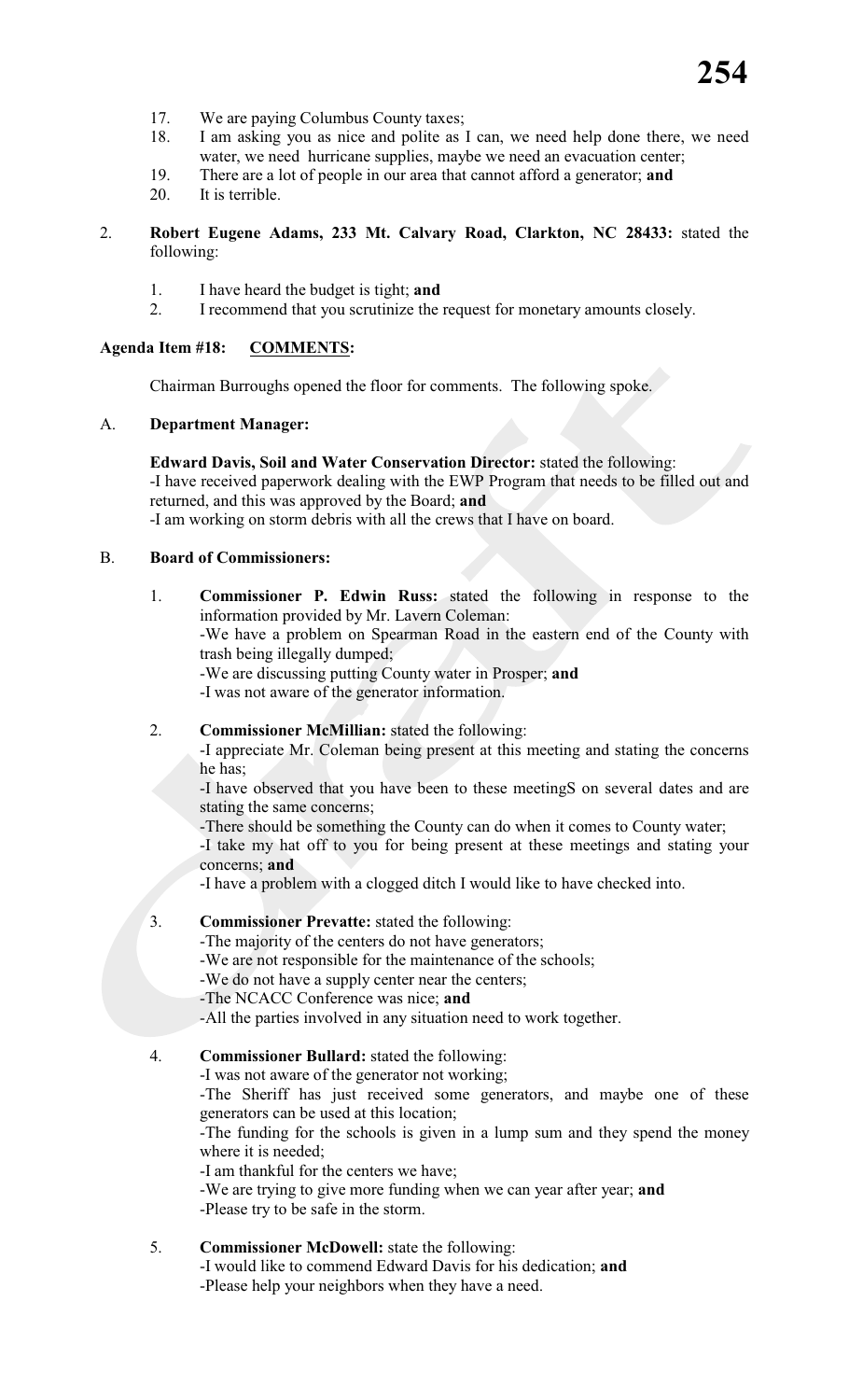6. **Chairman Burroughs:** stated the following: -We have five (5) emergency shelters which will open at 8:00 A.M. tomorrow as follows: East Columbus, West Columbus, South Columbus, Edgewood and Guideway.

#### C. **County Manager (Michael H. Stephens):** stated the following: -We started working on this on Sunday; **and** -We have a meeting tomorrow at 8:30 A.M.

#### **RECESS REGULAR SESSION and enter into CLOSED SESSION in ACCORDANCE with N.C.G.S. § 143-318.11(a) (6) PERSONNEL:**

At 7:47 P.M., Commissioner McDowell made a motion to recess Regular Session and enter into Closed Session in accordance with N.C.G.S. § 143-318.11(a) (6) Personnel, after a five (5) minute recess, seconded by Vice Chairman Russ. The motion unanimously passed.

#### **Agenda Item #19: CLOSED SESSION in ACCORDANCE with N.C.G.S. § 143- 318.11(a) (6) PERSONNEL:**

No action was taken:

#### **ADJOURN CLOSED SESSION and resume REGULAR SESSION:**

At 8:15 P.M., Vice Chairman Russ made a motion to adjourn Closed Session and resume Regular Session, seconded by Commissioner Prevatte. The motion unanimously passed.

#### **READING and APPROVAL of CLOSED SESSION GENERAL ACCOUNT:**

Chairman Burroughs requested that Amanda B. Prince, County Attorney, orally read the Closed Session General Account. Ms. Prince orally read the following: *"The Board of Commissioners discussed personnel matters with the County Manager. No decision or action was taken by the Board on this topic during this Closed Session"*.

Commissioner McDowell made a motion to accept the Closed Session General Account, seconded by Commissioner Bullard. The motion unanimously passed.

### **Agenda Item #20: ADJOURNMENT:**

At 8:16 P.M., Commissioner Bullard made a motion to adjourn, seconded by Commissioner Prevatte. The motion unanimously passed.

#### **APPROVED:**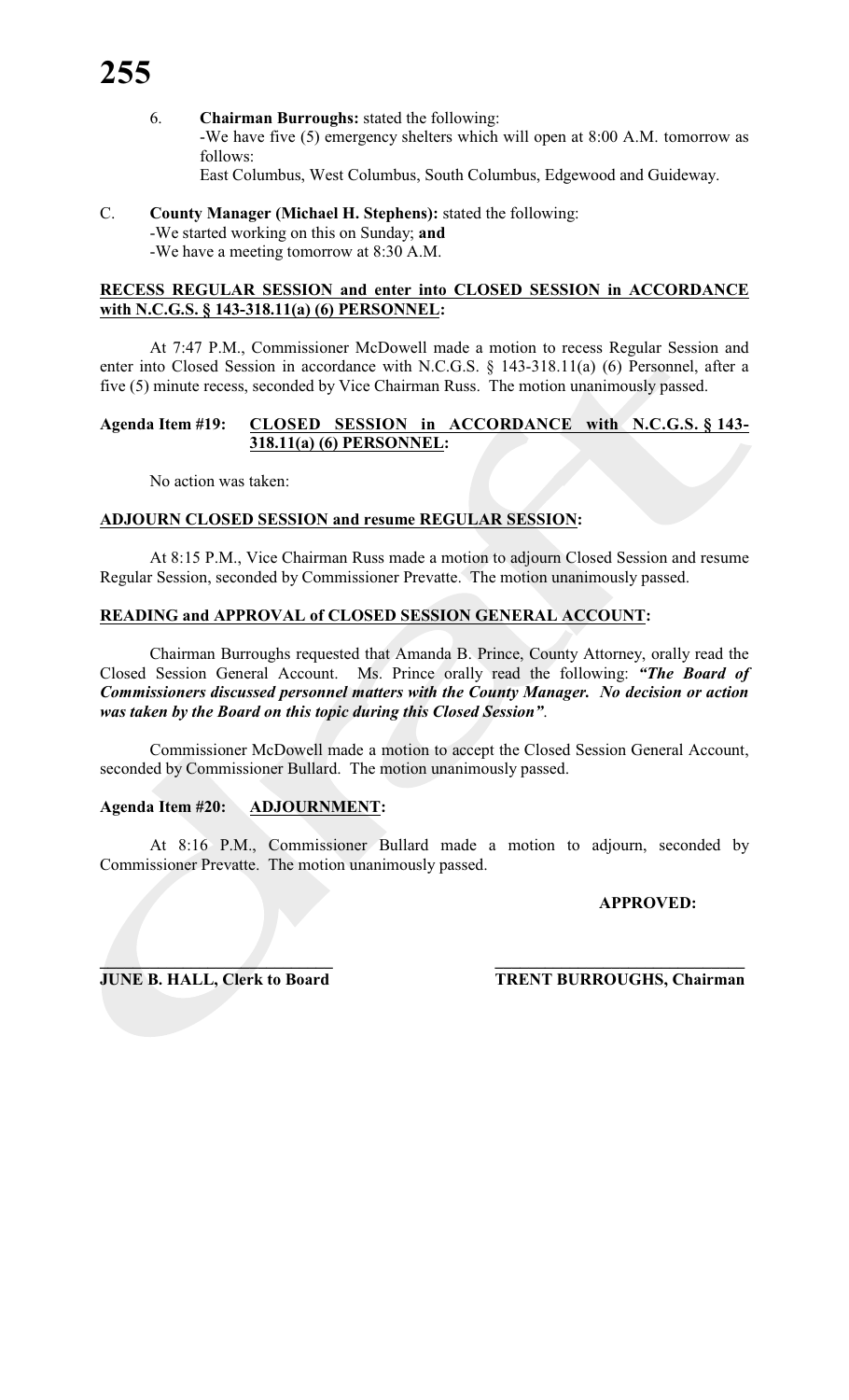The Honorable Columbus County Commissioners met on the above stated date and at the above stated time in the Dempsey B. Herring Courthouse Annex Building, located at 112 West Smith Street, Whiteville, North Carolina, to act as the Columbus County Water and Sewer District I Board.

#### **COMMISSIONERS PRESENT: APPOINTEES PRESENT:**

Ricky Bullard Charles T. McDowell

**Trent Burroughs, Chairman** Mike Stephens, **County Manager** P. Edwin Russ, Vice-Chairman Amanda B. Prince, County Attorney Jerome McMillian June B. Hall, **Clerk to the Board** James E. Prevatte Bobbie Faircloth, **Finance Officer**

### **COMMISSIONER ABSENT:**

Giles E. Byrd

#### **MEETING CALLED TO ORDER:**

At 7:17 P.M., Chairman Trent Burroughs called the **combination meeting** of Columbus County Water and Sewer Districts I, II, III, IV and V Board Meeting to order.

#### **Agenda Item #14: COLUMBUS COUNTY WATER and SEWER DISTRICTS I, II, III, IV and V - APPROVAL of BOARD MEETING MINUTES:**

August 19, 2019 **Combination Meeting** of Columbus County Water and Sewer Districts I, II, III, IV and V Board Meeting **(5 sets)**

Commissioner Prevatte made a motion to approve the August 19, 2019 Columbus County Water and Sewer District I Board Meeting Minutes, with the Amended Motion correction, seconded by Vice Chairman Russ. The motion unanimously passed.

#### **MOTION to AMEND the AUGUST 19, 2019 COLUMBUS COUNTY WATER and SEWER DISTRICTS I, II, III, IV and V BOARD MEETING MINUTES:**

Commissioner McDowell made the following motion to amend the motion for all water Districts at the August 19, 2019 Water Board Meetings: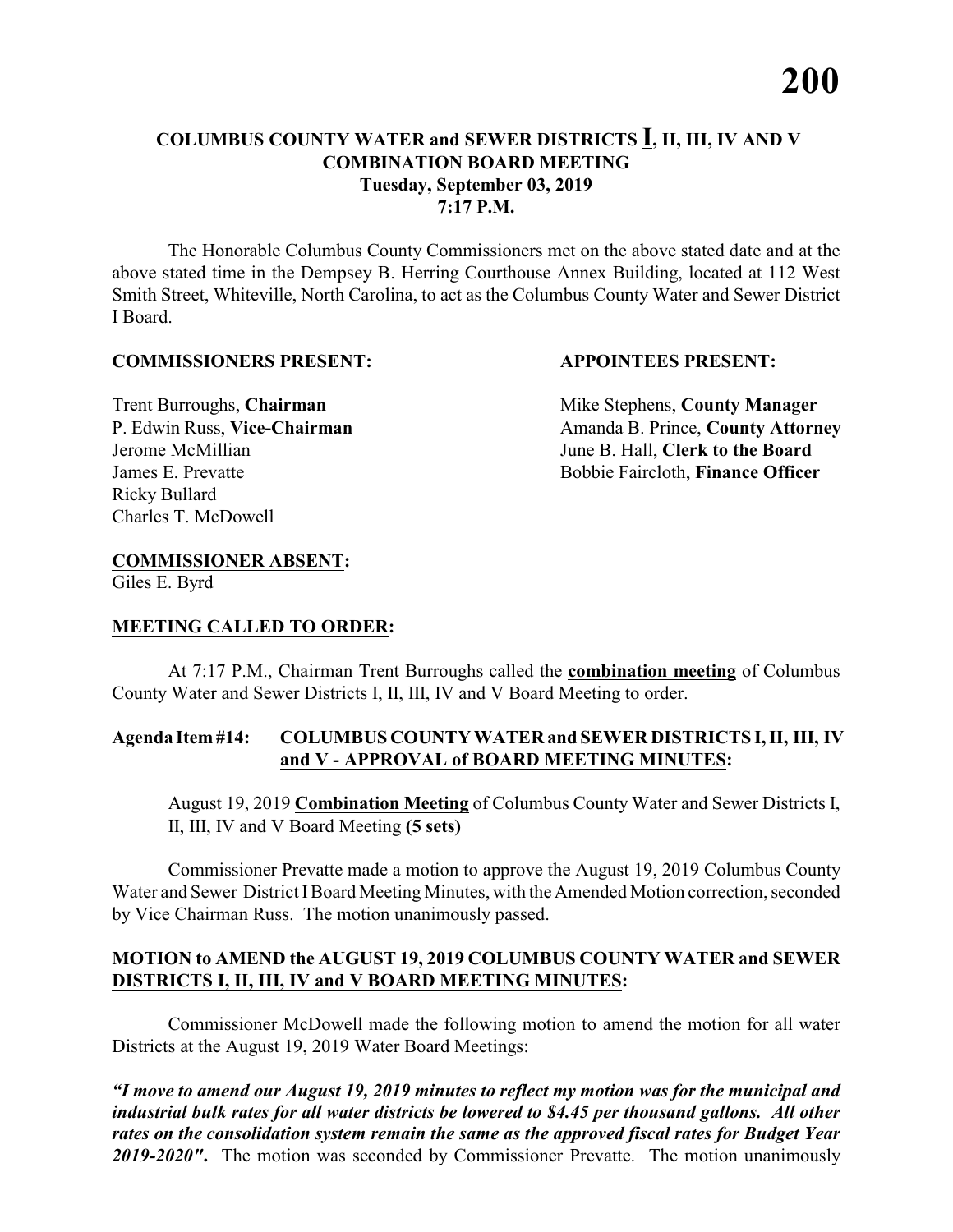#### **AMENDED BULK WATER RATE-August 19, 2019:**

Commissioner McDowell made a motion to reduce the County's Bulk Water Rate from seven and 10/100 (7.10) dollars to four and 45/100 (\$4.45) dollars, seconded by Commissioner Prevatte. The motion unanimously passed.

#### **ADJOURNMENT:**

At 7:18 P.M., Commissioner Bullard made a motion to adjourn, seconded by Commissioner McMillian. The motion unanimously passed.

**APPROVED:**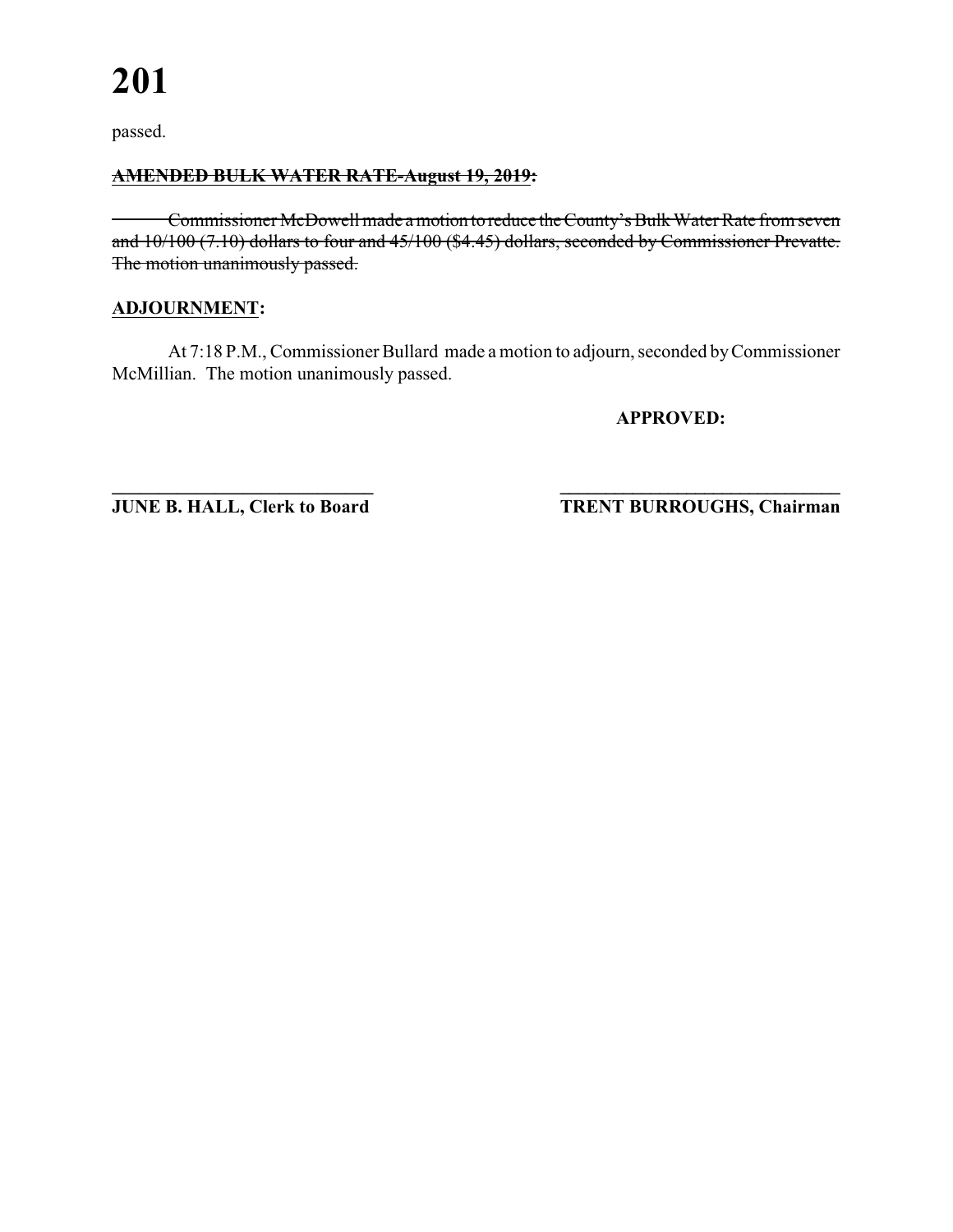The Honorable Columbus County Commissioners met on the above stated date and at the above stated time in the Dempsey B. Herring Courthouse Annex Building, located at 112 West Smith Street, Whiteville, North Carolina, to act as the Columbus County Water and Sewer District II Board.

#### **COMMISSIONERS PRESENT: APPOINTEES PRESENT:**

Ricky Bullard Charles T. McDowell

**Trent Burroughs, Chairman** Mike Stephens, **County Manager** P. Edwin Russ, Vice-Chairman Amanda B. Prince, County Attorney Jerome McMillian June B. Hall, **Clerk to the Board** James E. Prevatte Bobbie Faircloth, **Finance Officer**

### **COMMISSIONER ABSENT:**

Giles E. Byrd

#### **MEETING CALLED TO ORDER:**

At 7:17 P.M., Chairman Trent Burroughs called the **combination meeting** of Columbus County Water and Sewer Districts I, II, III, IV and V Board Meeting to order.

#### **Agenda Item #14: COLUMBUS COUNTY WATER and SEWER DISTRICTS I, II, III, IV and V - APPROVAL of BOARD MEETING MINUTES:**

August 19, 2019 **Combination Meeting** of Columbus County Water and Sewer Districts I, II, III, IV and V Board Meeting **(5 sets)**

Commissioner Prevatte made a motion to approve the August 19, 2019 Columbus County Water and Sewer District II Board Meeting Minutes, with the Amended Motion correction, seconded by Vice Chairman Russ. The motion unanimously passed.

#### **MOTION to AMEND the AUGUST 19, 2019 COLUMBUS COUNTY WATER and SEWER DISTRICTS I, II, III, IV and V BOARD MEETING MINUTES:**

Commissioner McDowell made the following motion to amend the motion for all water Districts at the August 19, 2019 Water Board Meetings: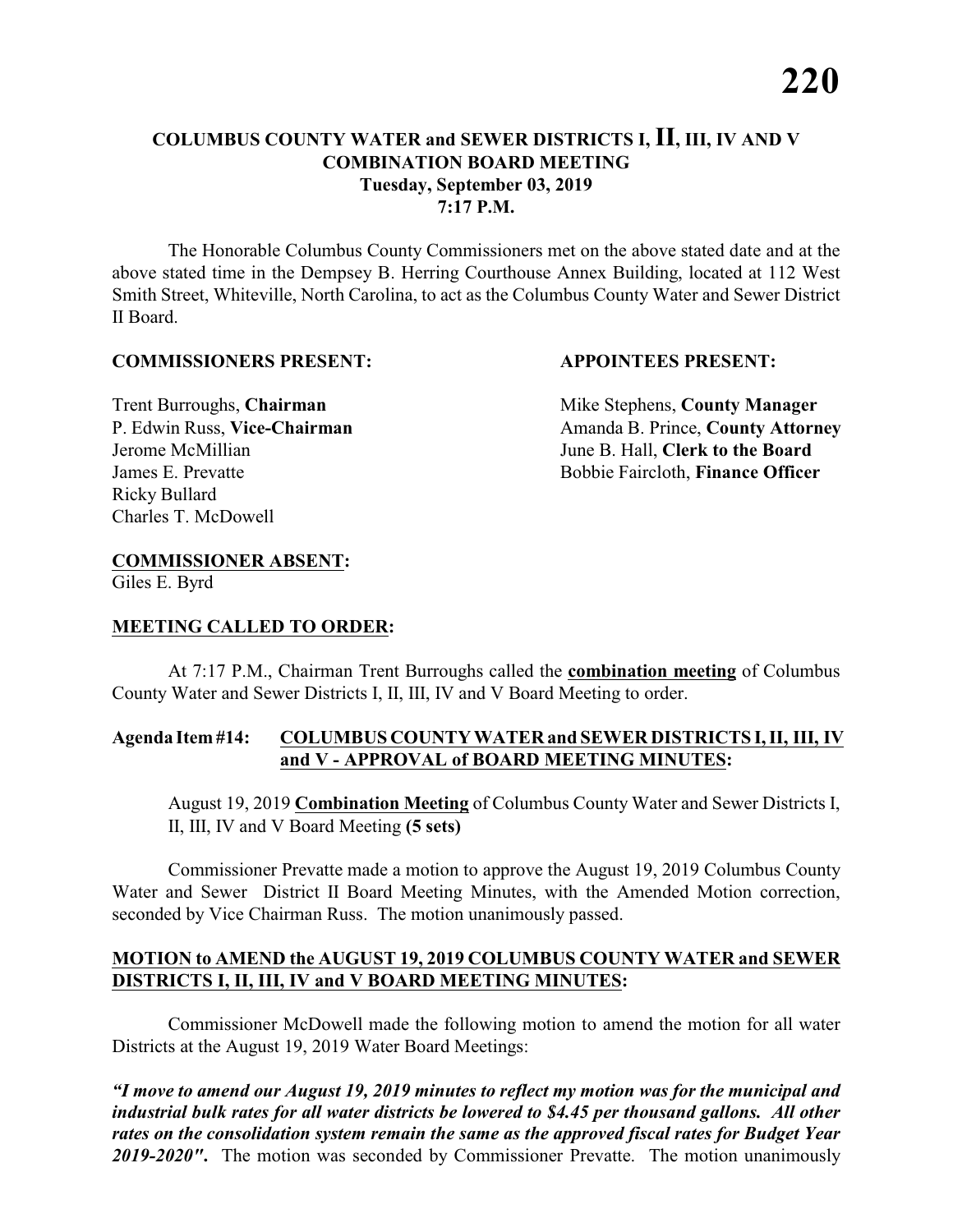#### **AMENDED BULK WATER RATE:**

Commissioner McDowell made a motion to reduce the County's Bulk Water Rate from seven and 10/100 (7.10) dollars to four and 45/100 (\$4.45) dollars, seconded by Commissioner Prevatte. The motion unanimously passed.

#### **ADJOURNMENT:**

At 7:18 P.M., Commissioner Bullard made a motion to adjourn, seconded by Commissioner McMillian. The motion unanimously passed.

**APPROVED:**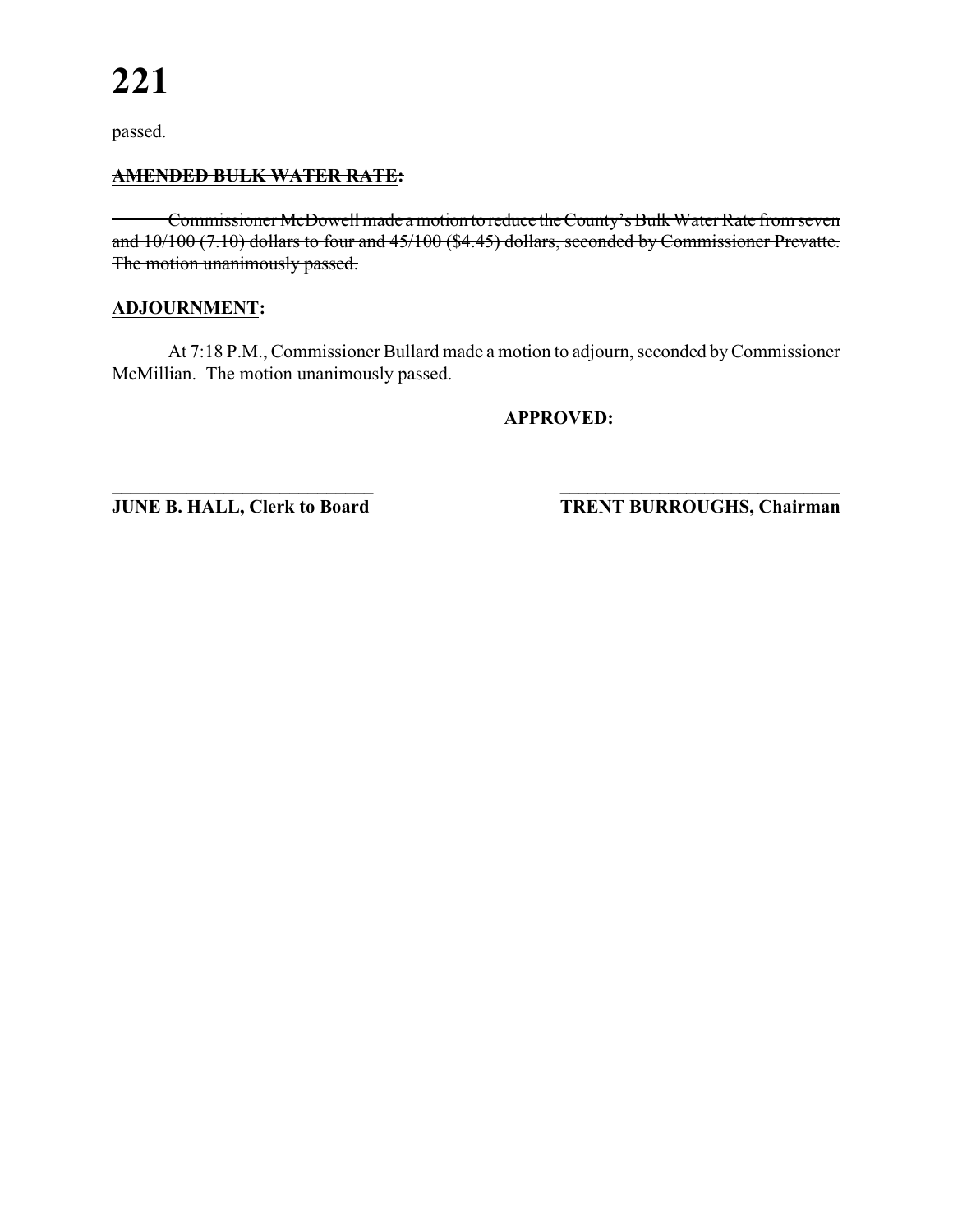The Honorable Columbus County Commissioners met on the above stated date and at the above stated time in the Dempsey B. Herring Courthouse Annex Building, located at 112 West Smith Street, Whiteville, North Carolina, to act as the Columbus County Water and Sewer District III Board.

#### **COMMISSIONERS PRESENT: APPOINTEES PRESENT:**

Ricky Bullard Charles T. McDowell

**Trent Burroughs, Chairman** Mike Stephens, **County Manager** P. Edwin Russ, Vice-Chairman Amanda B. Prince, County Attorney Jerome McMillian June B. Hall, **Clerk to the Board** James E. Prevatte Bobbie Faircloth, **Finance Officer**

### **COMMISSIONER ABSENT:**

Giles E. Byrd

#### **MEETING CALLED TO ORDER:**

At 7:17 P.M., Chairman Trent Burroughs called the **combination meeting** of Columbus County Water and Sewer Districts I, II, III, IV and V Board Meeting to order.

#### **Agenda Item #14: COLUMBUS COUNTY WATER and SEWER DISTRICTS I, II, III, IV and V - APPROVAL of BOARD MEETING MINUTES:**

August 19, 2019 **Combination Meeting** of Columbus County Water and Sewer Districts I, II, III, IV and V Board Meeting **(5 sets)**

Commissioner Prevatte made a motion to approve the August 19, 2019 Columbus County Water and Sewer District III Board Meeting Minutes, with the amended motion correction, seconded by Vice Chairman Russ. The motion unanimously passed.

#### **MOTION to AMEND the AUGUST 19, 2019 COLUMBUS COUNTY WATER and SEWER DISTRICTS I, II, III, IV and V BOARD MEETING MINUTES:**

Commissioner McDowell made the following motion to amend the motion for all water Districts at the August 19, 2019 Water Board Meetings: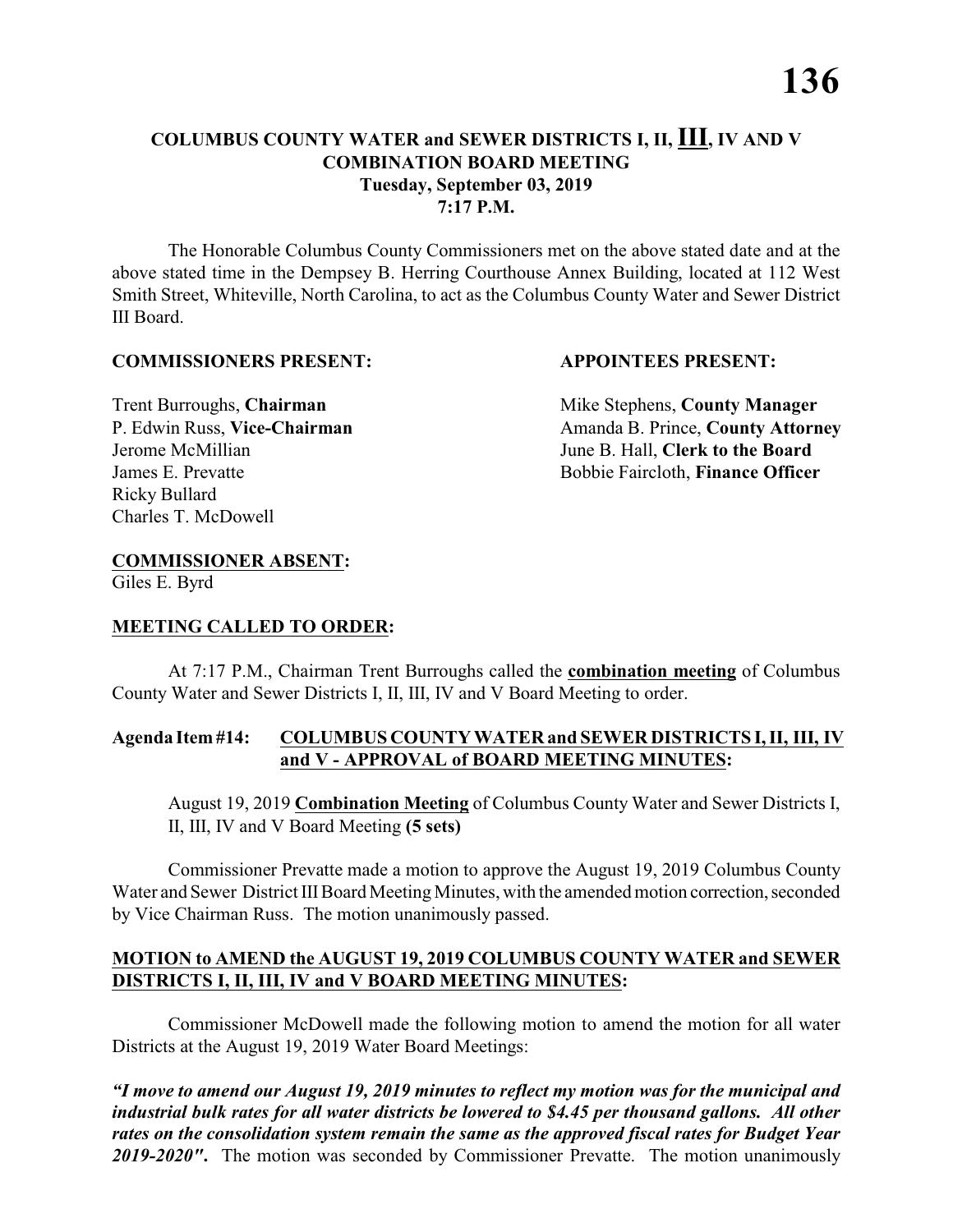#### **AMENDED BULK WATER RATE:**

Commissioner McDowell made a motion to reduce the County's Bulk Water Rate from seven and 10/100 (7.10) dollars to four and 45/100 (\$4.45) dollars, seconded by Commissioner Prevatte. The motion unanimously passed.

#### **ADJOURNMENT:**

At 7:18 P.M., Commissioner Bullard made a motion to adjourn, seconded by Commissioner McMillian. The motion unanimously passed.

**APPROVED:**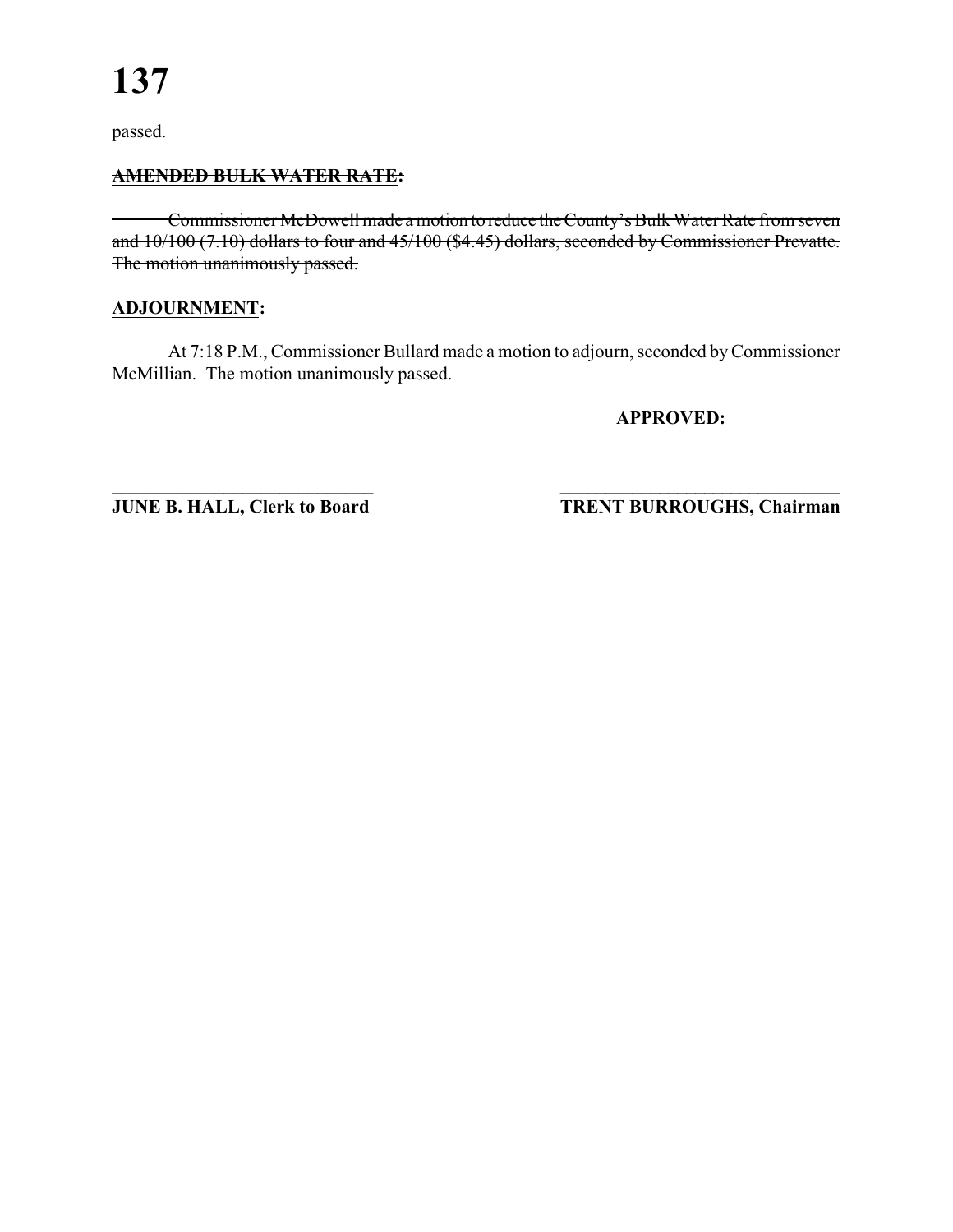The Honorable Columbus County Commissioners met on the above stated date and at the above stated time in the Dempsey B. Herring Courthouse Annex Building, located at 112 West Smith Street, Whiteville, North Carolina, to act as the Columbus County Water and Sewer District IV Board.

#### **COMMISSIONERS PRESENT: APPOINTEES PRESENT:**

Ricky Bullard Charles T. McDowell

**Trent Burroughs, Chairman** Mike Stephens, **County Manager** P. Edwin Russ, Vice-Chairman Amanda B. Prince, County Attorney Jerome McMillian June B. Hall, **Clerk to the Board** James E. Prevatte Bobbie Faircloth, **Finance Officer**

### **COMMISSIONER ABSENT:**

Giles E. Byrd

#### **MEETING CALLED TO ORDER:**

At 7:17 P.M., Chairman Trent Burroughs called the **combination meeting** of Columbus County Water and Sewer Districts I, II, III, IV and V Board Meeting to order.

#### **Agenda Item #14: COLUMBUS COUNTY WATER and SEWER DISTRICTS I, II, III, IV and V - APPROVAL of BOARD MEETING MINUTES:**

August 19, 2019 **Combination Meeting** of Columbus County Water and Sewer Districts I, II, III, IV and V Board Meeting **(5 sets)**

Commissioner Prevatte made a motion to approve the August 19, 2019 Columbus County Water and Sewer District IV Board Meeting Minutes, with amended motion correction, seconded by Vice Chairman Russ. The motion unanimously passed.

#### **MOTION to AMEND the AUGUST 19, 2019 COLUMBUS COUNTY WATER and SEWER DISTRICTS I, II, III, IV and V BOARD MEETING MINUTES:**

Commissioner McDowell made the following motion to amend the motion for all water Districts at the August 19, 2019 Water Board Meetings: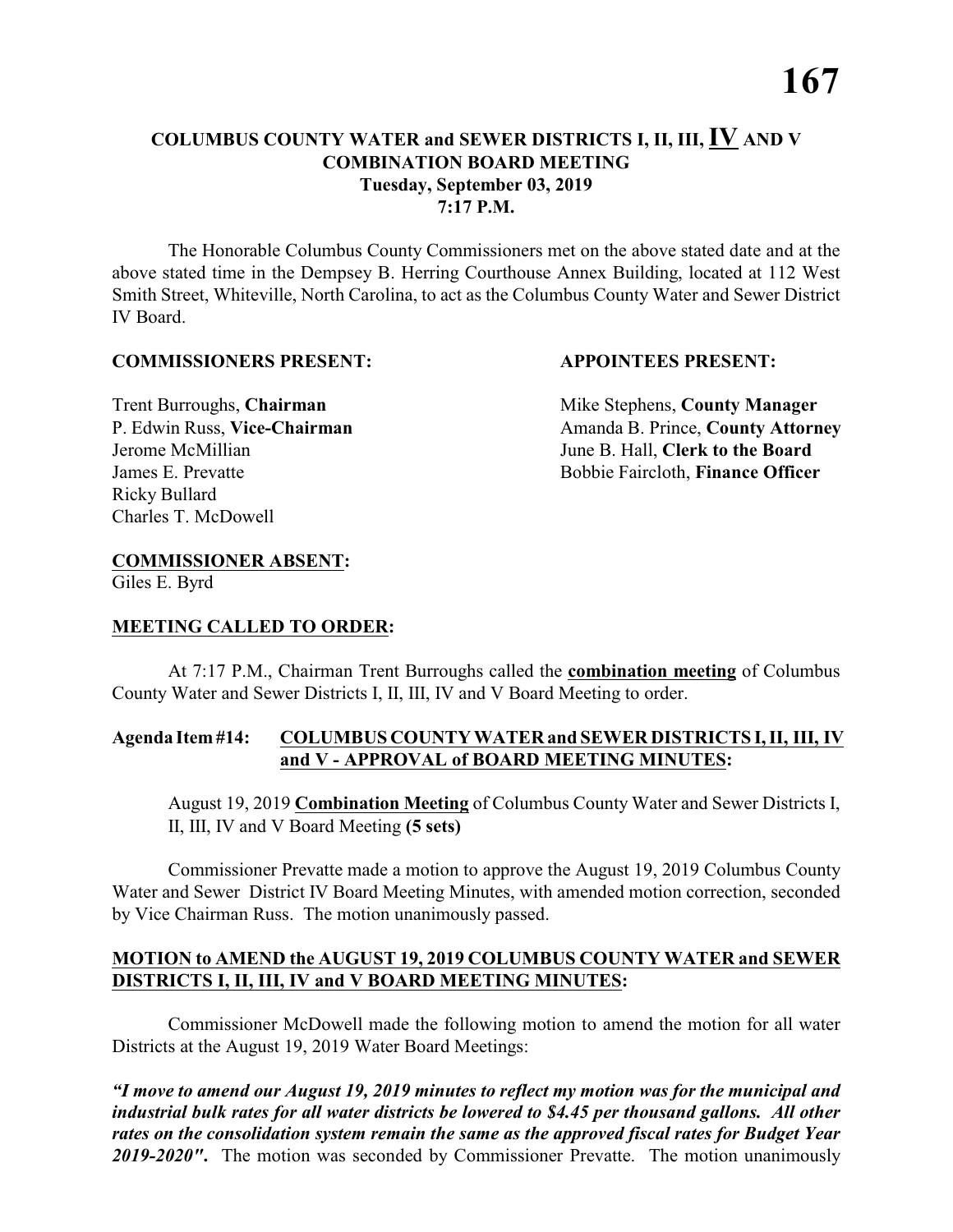#### **AMENDED BULK WATER RATE:**

Commissioner McDowell made a motion to reduce the County's Bulk Water Rate from seven and 10/100 (7.10) dollars to four and 45/100 (\$4.45) dollars, seconded by Commissioner Prevatte. The motion unanimously passed.

#### **ADJOURNMENT:**

At 7:18 P.M., Commissioner Bullard made a motion to adjourn, seconded by Commissioner McMillian. The motion unanimously passed.

#### **APPROVED:**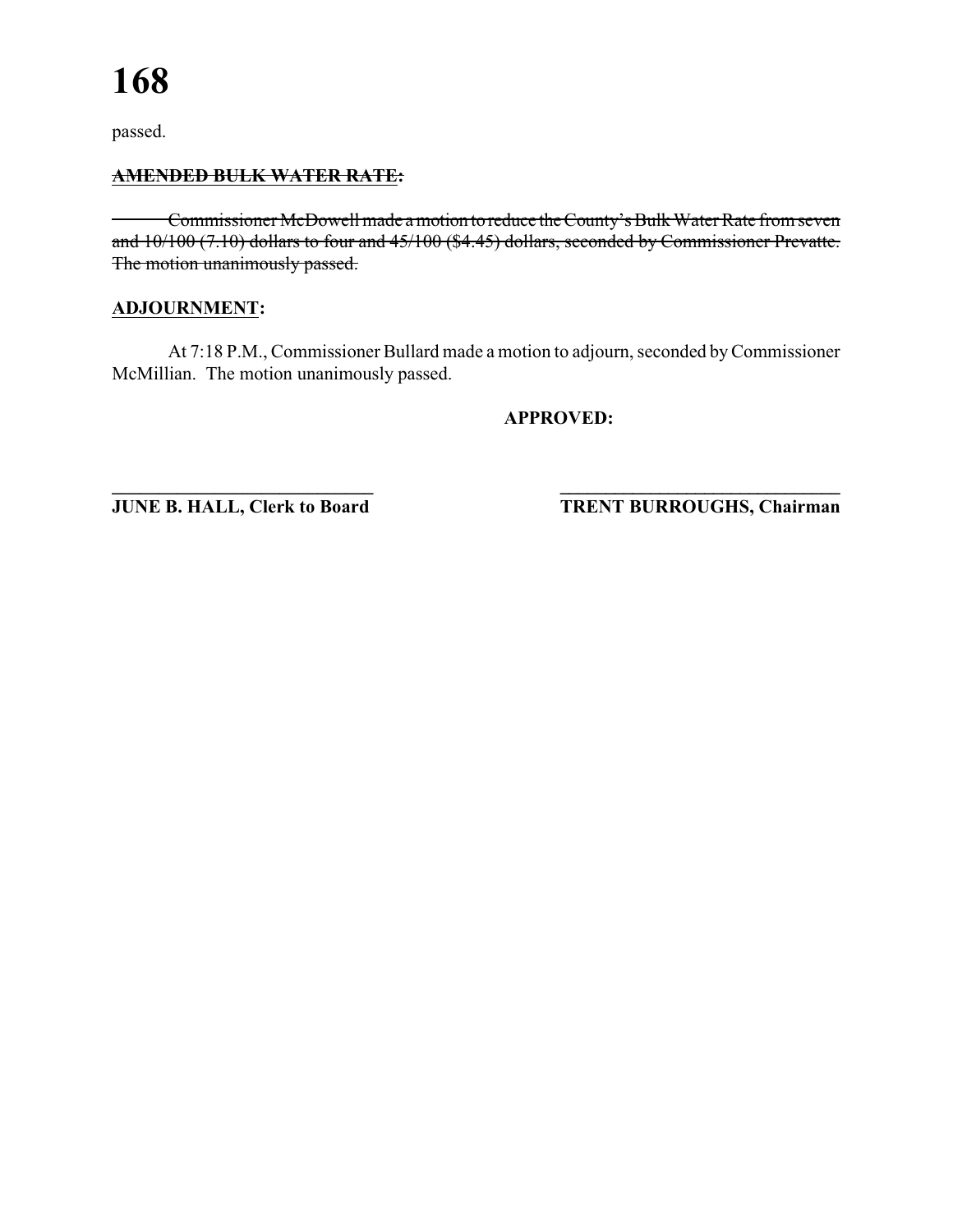The Honorable Columbus County Commissioners met on the above stated date and at the above stated time in the Dempsey B. Herring Courthouse Annex Building, located at 112 West Smith Street, Whiteville, North Carolina, to act as the Columbus County Water and Sewer District V Board.

#### **COMMISSIONERS PRESENT: APPOINTEES PRESENT:**

Ricky Bullard Charles T. McDowell

**Trent Burroughs, Chairman** Mike Stephens, **County Manager** P. Edwin Russ, Vice-Chairman Amanda B. Prince, County Attorney Jerome McMillian June B. Hall, **Clerk to the Board** James E. Prevatte Bobbie Faircloth, **Finance Officer**

### **COMMISSIONER ABSENT:**

Giles E. Byrd

#### **MEETING CALLED TO ORDER:**

At 7:17 P.M., Chairman Trent Burroughs called the **combination meeting** of Columbus County Water and Sewer Districts I, II, III, IV and V Board Meeting to order.

#### **Agenda Item #14: COLUMBUS COUNTY WATER and SEWER DISTRICTS I, II, III, IV and V - APPROVAL of BOARD MEETING MINUTES:**

August 19, 2019 **Combination Meeting** of Columbus County Water and Sewer Districts I, II, III, IV and V Board Meeting **(5 sets)**

Commissioner Prevatte made a motion to approve the August 19, 2019 Columbus County Water and Sewer District V Board Meeting Minutes, with amended motion correction, seconded by Vice Chairman Russ. The motion unanimously passed.

#### **MOTION to AMEND the AUGUST 19, 2019 COLUMBUS COUNTY WATER and SEWER DISTRICTS I, II, III, IV and V BOARD MEETING MINUTES:**

Commissioner McDowell made the following motion to amend the motion for all water Districts at the August 19, 2019 Water Board Meetings: